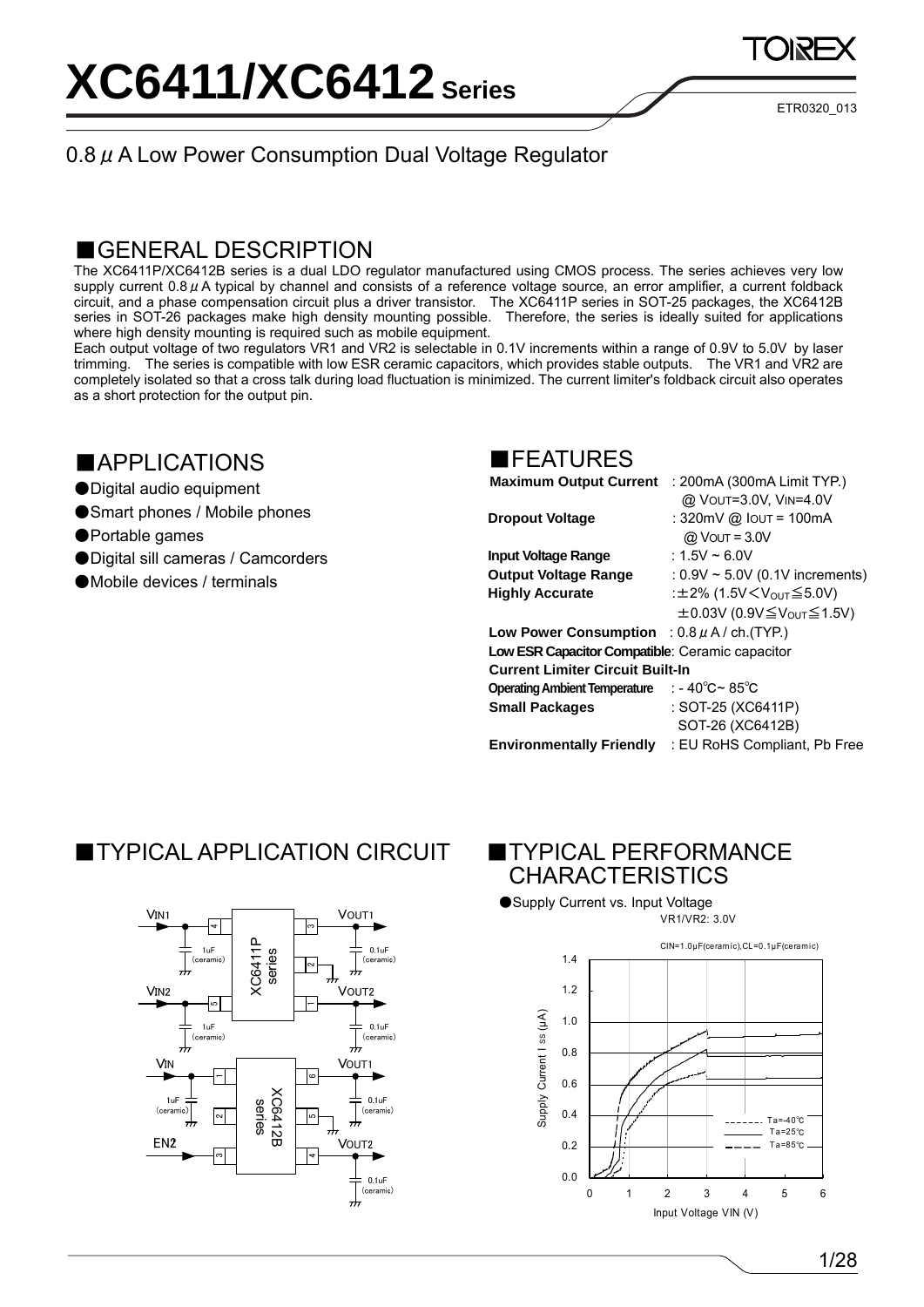# **XC6411/XC6412 Series**

## ■PIN CONFIGURATION



(TOP VIEW)

 $\overline{6}$  $\sqrt{5}$  $\boxed{4}$  $\overline{z}$ ╦  $\overline{\mathbf{3}}$ N<sub>C</sub> EN<sub>2</sub> **V<sub>N</sub>** XC6412B series

Vss

VOUT2

VOUT1

SOT-26 (TOP VIEW)

## ■PIN ASSIGNMENT

| <b>PIN NUMBER</b> |                |                   |                         |
|-------------------|----------------|-------------------|-------------------------|
| <b>XC6411P</b>    | <b>XC6412B</b> | <b>PIN NAME</b>   | <b>FUNCTIONS</b>        |
|                   |                | $V_{IN}$          | Power Input             |
|                   | $\overline{2}$ | <b>NC</b>         | No Connection           |
|                   | 3              | EN <sub>2</sub>   | ON / OFF Switch (ch. 2) |
|                   | 4              | V <sub>OUT2</sub> | Output 2                |
| $\overline{2}$    | 5              | $V_{SS}$          | Ground                  |
| 3                 | 6              | VOUT <sub>1</sub> | Output 1                |
| $\overline{4}$    |                | $V_{IN1}$         | Power Input 1           |
| 5                 |                | V <sub>IN2</sub>  | Power Input 2           |

\* When using an SOT-26 package for the XC6412B series, please note that No. 1 pin is common input voltage.

## ■FUNCTION CHART

XC6412B Series

| FN <sub>2</sub> | <b>VR1 OPERATION</b> | <b>VR2 OPERATION</b> |
|-----------------|----------------------|----------------------|
| "H" Level       | OΝ                   | ΩN                   |
| "L" Level       |                      | Undefined state      |

\*VR1 does not have EN function.

## ■PRODUCT CLASSIFICATION

### ●Ordering Information

XC6411P①②③④⑤-⑥ XC6412B①②③④⑤-⑥

| <b>DESIGNATOR</b> | <b>ITEM</b>              | <b>SYMBOL</b> | <b>DESCRIPTION</b>                                                                                 |
|-------------------|--------------------------|---------------|----------------------------------------------------------------------------------------------------|
| (1)23             | Output Voltage           | $001 -$       | Serial number for VR1 and VR2 voltage combination<br>Factory set range: 0.9~5.0V (0.1V increments) |
|                   |                          | MR.           | SOT-25 (XC6411P) (3,000/Reel)                                                                      |
| $45 - 6$<br>(*1)  | Packages<br>(Order Unit) | MR-G          | SOT-25 (XC6411P) (3,000/Reel)                                                                      |
|                   |                          | MR.           | SOT-26 (XC6412B) (3,000/Reel)                                                                      |
|                   |                          | MR-G          | SOT-26 (XC6412B) (3,000/Reel)                                                                      |

<sup>(\*1)</sup> The "-G" suffix denotes Halogen and Antimony free as well as being fully EU RoHS compliant.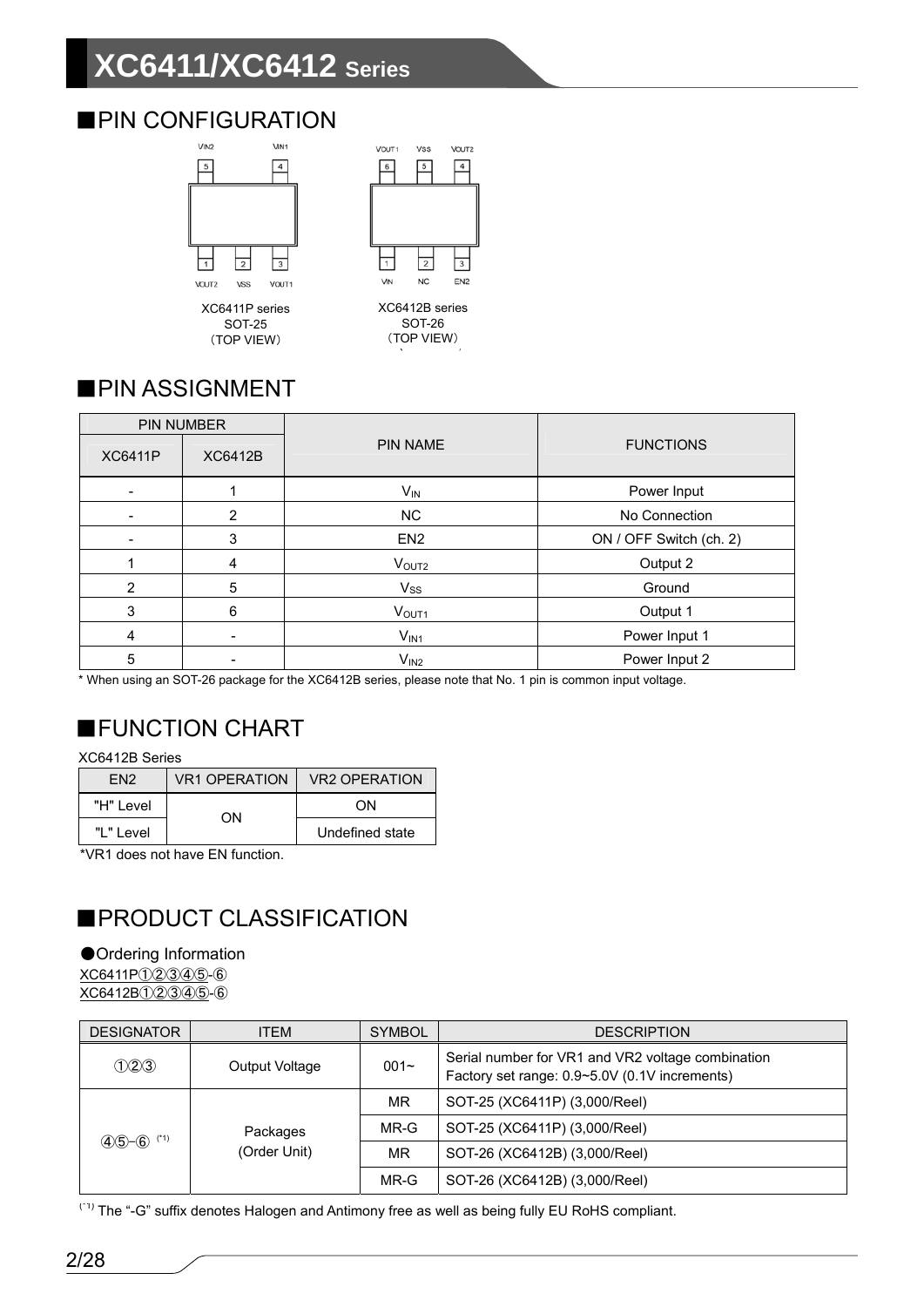### ■BLOCK DIAGRAMS



\* Diodes shown in the above circuit are ESD protection diodes and parasitic diodes. 、

### ■ABSOLUTE MAXIMUM RATINGS

|                                      |               |                     |                            | Ta = $25^{\circ}$ C |
|--------------------------------------|---------------|---------------------|----------------------------|---------------------|
| <b>PARAMETER</b>                     |               | <b>SYMBOL</b>       | <b>RATINGS</b>             | <b>UNITS</b>        |
| Input Voltage                        |               | <b>VIN</b>          | $-0.3 - +7.0$              | V                   |
| Input Voltage 1                      |               | VIN <sub>1</sub>    | $-0.3 - +7.0$              | v                   |
| Input Voltage 2                      |               | $V$ IN <sub>2</sub> | $-0.3 - +7.0$              | V                   |
| Output Current 1                     |               | <b>IOUT1</b>        | 500 $(*1)$                 | mA                  |
| <b>Output Current 2</b>              |               | <b>IOUT2</b>        | 500 $(*1)$                 | mA                  |
| Output Voltage 1                     |               | VOUT <sub>1</sub>   | $VSS - 0.3 - VIN + 0.3$    | V                   |
| Output Voltage 2                     |               | VOUT <sub>2</sub>   | $VSS - 0.3 \sim VIN + 0.3$ | V                   |
| EN2 Pin Voltage                      |               | VEN <sub>2</sub>    | $VSS - 0.3 - 0.7$          | V                   |
|                                      | <b>SOT-25</b> |                     |                            |                     |
| Power Dissipation                    | SOT-26        | Pd                  | 250                        | mW                  |
| <b>Operating Ambient Temperature</b> |               | Topr                | $-40 - + 85$               | °C                  |
| Storage Temperature                  |               | Tstg                | $-55 - +125$               | °C                  |

All voltages are described based on the  $V_{SS}$  pin.

Note: \*1: Please use the XC6411P (SOT-25) series with following to the equation;

*Pd>[(VIN1-VOUT1)xIOUT1+(VIN2-VOUT2)xIOUT2]*

Please use the XC6412B (SOT-26) series with following to the equation;

 $Pd$  >[( $V_{IN}$ - $V_{OUT1}$ ) $xI_{OUT1}$ +( $V_{IN}$ - $V_{OUT2}$ ) $xI_{OUT2}$ ]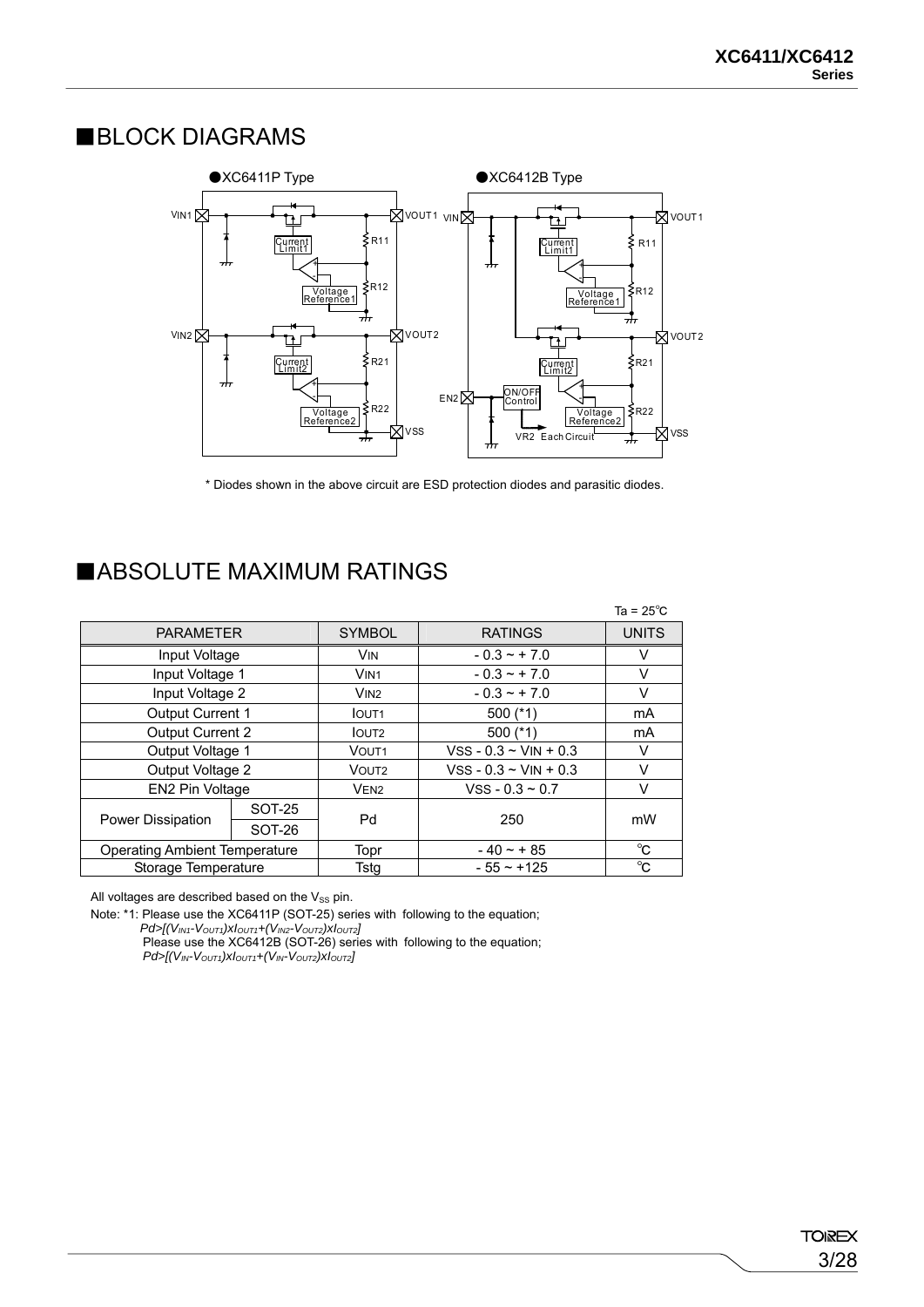## ■ELECTRICAL CHARACTERISTICS

### $XC6411P/XC6412B$ , Regulator 1 and Regulator 2 Ta = 25<sup>°</sup>C

| <b>PARAMETER</b>                                     | <b>SYMBOL</b>                                                           | <b>CONDITIONS</b>                                                                                                                             | MIN.<br>TYP.<br>MAX. |                          |      | <b>UNITS</b> | <b>CIRCUIT</b> |
|------------------------------------------------------|-------------------------------------------------------------------------|-----------------------------------------------------------------------------------------------------------------------------------------------|----------------------|--------------------------|------|--------------|----------------|
| Output Voltage                                       | $V_{\text{OUT}(E)}$ $\overset{(^*2)}{ }$                                | $V_{IN} = V_{EN2} = V_{OUT(T)}^{(1)} + 1.0V$<br>$I_{OUT} = 1mA$                                                                               |                      | $E - 0^{(*4)}$           |      | $\vee$       | $\circled{1}$  |
|                                                      |                                                                         | $V_{IN} = V_{EN2} = V_{OUT(T)} + 1.0V$<br>$VOUT(T)=0.9V$                                                                                      | 50                   | 70                       |      |              |                |
|                                                      |                                                                         | $V_{IN} = V_{EN2} = V_{OUT(T)} + 1.0V$<br>$V_{OUT(T)} = 1.0V \sim 1.1V$                                                                       | 60                   | 80                       |      |              |                |
|                                                      |                                                                         | $V_{IN} = V_{EN2} = V_{OUT(T)} + 1.0V$<br>$V_{\text{OUT(T)}} = 1.2V \sim 1.3V$                                                                | 80                   | 110                      |      |              |                |
| Maximum<br>Output Current                            | <b>I</b> OUTMAX                                                         | $V_{IN} = V_{EN2} = V_{OUT(T)} + 1.0V$<br>$V_{OUT(T)} = 1.4V \sim 1.6V$                                                                       | 100                  | 140                      |      | mA           | $\circled{1}$  |
|                                                      |                                                                         | $V_{IN} = V_{EN2} = V_{OUT(T)} + 1.0V$<br>$V_{\text{OUT(T)}} = 1.7V \approx 2.2V$                                                             | 120                  | 150                      |      |              |                |
|                                                      |                                                                         | $V_{IN} = V_{EN2} = V_{OUT(T)} + 1.0V$<br>$V_{\text{OUT(T)}} = 2.3V \approx 2.9V$                                                             | 150                  | 195                      |      |              |                |
|                                                      |                                                                         | $V_{IN} = V_{EN2} = V_{OUT(T)} + 1.0V$<br>$V_{\text{OUT}(T)} \geq 3.0V$                                                                       | 200                  | 300                      |      |              |                |
|                                                      |                                                                         | $V_{IN} = V_{EN2} = V_{OUT(T)} + 1.0V$<br>$VOUT(T)=0.9V$<br>1mA $\leq$ I <sub>OUT</sub> $\leq$ 50mA<br>$V_{IN} = V_{EN2} = V_{OUT(T)} + 1.0V$ |                      |                          |      |              |                |
|                                                      |                                                                         | $V_{\text{OUT(T)}} = 1.0 V \sim 1.1 V$<br>1mA≦I <sub>OUT</sub> ≤60mA                                                                          |                      | 15                       | 70   | mV           | $\circled{1}$  |
| Load Regulation                                      | $\triangle V_{OUT}$                                                     | $V_{IN} = V_{EN2} = V_{OUT(T)} + 1.0V$<br>$V_{\text{OUT(T)}} = 1.2V \sim 1.3V$<br>1mA≦ $I_{OUT}$ ≤80mA                                        |                      |                          |      |              |                |
|                                                      |                                                                         | $V_{IN} = V_{EN2} = V_{OUT(T)} + 1.0V$<br>$V_{\text{OUT(T)}} \geq 1.4V$<br>1mA $≤$ I <sub>OUT</sub> $≤$ 100mA                                 |                      |                          |      |              |                |
|                                                      |                                                                         | $V_{EN2} = V_{IN}$<br>$V_{\text{OUT(T)}} = 0.9V$<br>$I_{\text{OUT}} = 50 \text{mA}$                                                           |                      |                          |      |              |                |
| Dropout Voltage                                      | Vdif $(3)$                                                              | $V_{EN2} = V_{IN}$<br>$V_{OUT(T)} = 1.0V \sim 1.1V$<br>$I_{\text{OUT}} = 60 \text{mA}$                                                        |                      | $E-1^{(*4)}$             |      | mV           | $\circled{1}$  |
|                                                      |                                                                         | $V_{EN2} = V_{IN}$<br>$V_{\text{OUT(T)}} = 1.2V \sim 1.3V$<br>$I_{\text{OUT}} = 80 \text{mA}$                                                 |                      |                          |      |              |                |
|                                                      |                                                                         | $V_{EN2} = V_{IN}$<br>$V_{OUT(T)} \geq 1.4V$<br>$I_{OUT} = 100mA$                                                                             |                      |                          |      |              |                |
|                                                      |                                                                         | $V_{\text{OUT(T)}} + 0.5V \leq V_{\text{IN}} \leq 6.0V$<br>$(0.9V1.5V \leq V_{IN} \leq 6.0V)$                                                 |                      |                          |      |              |                |
| Line Regulation                                      | $\Delta V_{OUT}$ /<br>$(\Delta V_{IN} \cdot V_{OUT})$                   | $V_{EN2} = V_{IN}$<br>$V_{\text{OUT(T)}}{\leq}1.2V$<br>$I_{OUT} = 1mA$                                                                        |                      | 0.05                     | 0.15 | %N           | $\circled{1}$  |
|                                                      |                                                                         | $V_{\text{OUT(T)}} \geq 1.3V$<br>$I_{\text{OUT}} = 30 \text{mA}$                                                                              |                      |                          |      |              |                |
| Input Voltage                                        | <b>VIN</b>                                                              |                                                                                                                                               | 1.5                  | $\overline{\phantom{a}}$ | 6.0  | $\vee$       |                |
| Output Voltage<br><b>Temperature Characteristics</b> | $\Delta V_{\text{OUT}}/$<br>$(\Delta \text{Topr} \cdot V_{\text{OUT}})$ | $V_{IN} = V_{EN2} = V_{OUT(T)} + 1.0V$<br>$I_{OUT} = 30mA$<br>-40°C≦Topr≦85°C                                                                 |                      | ±100                     |      | ppm /°C      | $\circled{1}$  |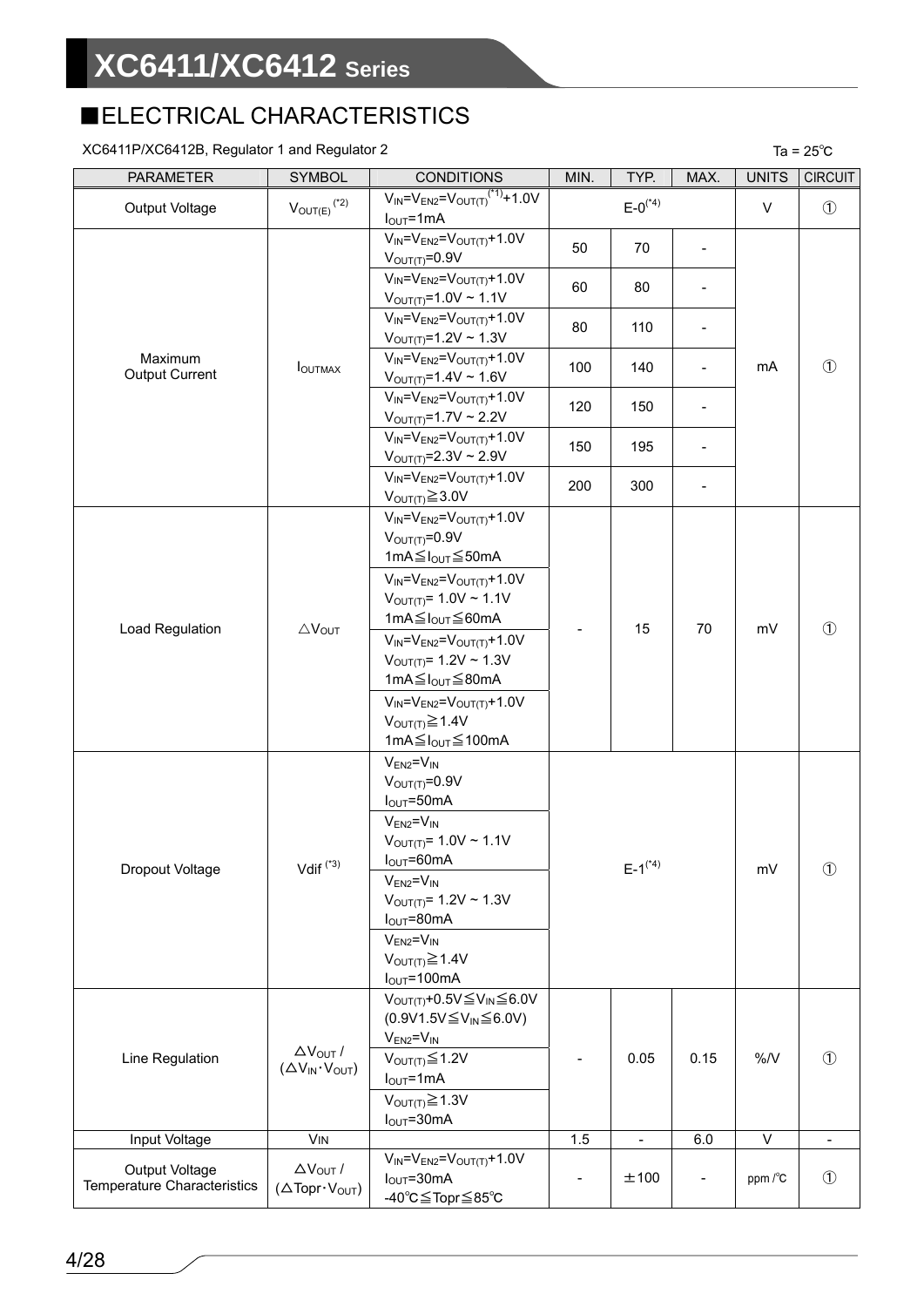### ■ELECTRICAL CHARACTERISTICS (Continued)

| XC6411P/XC6412B Series, Regulator 1 and Regulator 2 (Continued)<br>Ta = $25^{\circ}$ C |               |                                                                                                                                     |     |     |      |              |                 |
|----------------------------------------------------------------------------------------|---------------|-------------------------------------------------------------------------------------------------------------------------------------|-----|-----|------|--------------|-----------------|
| <b>PARAMETER</b>                                                                       | <b>SYMBOL</b> | <b>CONDITIONS</b><br>MIN.<br>TYP.                                                                                                   |     |     | MAX. | <b>UNITS</b> | <b>ICIRCUIT</b> |
|                                                                                        |               | $V_{\text{OUT}}=V_{\text{OUT(E)}}\times 0.95, V_{\text{OUT(T)}}=0.9V$<br>$V_{IN} = V_{EN2} = V_{OUT(T)} + 2.0V$                     | 100 | 300 |      |              |                 |
|                                                                                        |               | $V_{\text{OUT}} = V_{\text{OUT(E)}} \times 0.95, V_{\text{OUT(T)}} = 1.0 V \approx 1.1 V$<br>$V_{IN} = V_{EN2} = V_{OUT(T)} + 2.0V$ | 120 | 300 |      |              |                 |
| <b>Ilim</b><br><b>Current Limit</b>                                                    |               | $V_{\text{OUT}}=V_{\text{OUT/E}}\times 0.95, V_{\text{OUT(T)}}=1.2V\approx 1.3V$<br>$V_{IN} = V_{EN2} = V_{OUT(T)} + 2.0V$          | 160 | 300 |      | mA           | $\circled{1}$   |
|                                                                                        |               | $V_{\text{OUT}} = V_{\text{OUT(E)}} \times 0.95 V_{\text{OUT(T)}} = 1.4 V \approx 2.9 V$<br>$V_{IN} = V_{EN2} = V_{OUT(T)} + 2.0V$  | 200 | 300 |      |              |                 |
|                                                                                        |               | $V_{\text{OUT}}=V_{\text{OUT(E)}}\times 0.95, V_{\text{OUT(T)}}\geq 3.0V$<br>$V_{IN} = V_{EN2} = V_{OUT(T)} + 1.0V$                 | 200 | 300 |      |              |                 |
| <b>Short Circuit Current</b>                                                           | <b>Ishort</b> | $V_{IN} = V_{EN2} = V_{OUT(T)} + 1.0V$ , $V_{OUT} = 0V$                                                                             |     | 50  |      | mA           | Պ               |

Unless otherwise stated,  $V_{EN2}=V_{IN}$  for the XC6412B series.

When the series are the XC6411P and XC6412C series,  $V_{IN}$  shown in the conditions represents  $V_{IN1}$  or  $V_{IN2}$ .

 $(*1)$  V<sub>OUT(T)</sub>: Nominal output voltage

 $(*2)$  V<sub>OUT(E)</sub> : Effective output voltage

(i.e. the output voltage when "V<sub>OUT(T)</sub> + 1.0V" is provided at the V<sub>IN</sub> pin while maintaining a certain I<sub>OUT</sub> value).

(\*3) Vdif =  $\{V_{IN1} - V_{OUT1}\}$ 

 $V_{\text{IN1}}$  = The input voltage when  $V_{\text{OUT1}}$  appears as input voltage is gradually decreased.

 $V_{\text{OUT1}}$  = A voltage equal to 98% of the output voltage whenever an amply stabilized  $I_{\text{OUT}}$  {V<sub>OUT(T)</sub> + 1.0V} is input.

(\*4) Refer to "VOLTAGE CHART".

#### XC6411P Series: Regulator 1, Regulator 2 (each channel)

| XC6411P Series: Regulator 1, Regulator 2 (each channel) |               |                                |      |      |      | Ta = $25^{\circ}$ C |                |
|---------------------------------------------------------|---------------|--------------------------------|------|------|------|---------------------|----------------|
| <b>PARAMETER</b>                                        | <b>SYMBOL</b> | <b>CONDITIONS</b>              | MIN. | TYP. | MAX. | <b>UNITS</b>        | <b>CIRCUIT</b> |
| Supply Current <sup>(*5)</sup>                          |               | $V_{\text{OUT(T)}} \leq 3.9V$  | -    | 0.8  |      | uΑ                  | $\overline{2}$ |
|                                                         | <b>I</b> DD   | $V_{\text{OUT(T)}} \geq 4.0 V$ |      |      |      | uΑ                  | $^\mathcal{Q}$ |

Unless otherwise stated,  $V_{IN} = V_{OUT(T)} + 1.0V$ .

(\*5) Supply current shows per channel.

#### XC6412B Series

| XC6412B Series                   |                  |                                                     |                          |                          |      |              | Ta = $25^{\circ}$ C |
|----------------------------------|------------------|-----------------------------------------------------|--------------------------|--------------------------|------|--------------|---------------------|
| <b>PARAMETER</b>                 | <b>SYMBOL</b>    | <b>CONDITIONS</b>                                   | MIN.                     | TYP.                     | MAX. | <b>UNITS</b> | <b>CIRCUIT</b>      |
| Supply Current $2^{(*)}$         | I <sub>DD2</sub> | $V_{EN2} = V_{IN}$<br>$V_{\text{OUT}(T)}{\leq}3.9V$ | ٠                        | 1.6                      | 3.0  | $\mu$ A      | $^{\circledR}$      |
|                                  |                  | $V_{EN2} = V_{IN}$<br>$V_{\text{OUT(T)}}{\geq}4.0V$ | $\overline{\phantom{0}}$ | 2.0                      | 3.6  | $\mu$ A      | $^{\circledR}$      |
| Supply Current 3 <sup>(*7)</sup> | I <sub>DD3</sub> | $V_{EN2} = V_{SS}$<br>$V_{\text{OUT(T)}}{\leq}3.9V$ | $\overline{\phantom{0}}$ | 0.8                      | 1.6  | $\mu$ A      | $\circled{2}$       |
|                                  |                  | $V_{EN2} = V_{SS}$<br>$V_{\text{OUT(T)}}{\geq}4.0V$ | $\overline{\phantom{a}}$ | 1.0                      | 1.9  | μA           | $^{\circledR}$      |
| EN2 'H' Level Voltage            | $V_{ENH}$        |                                                     | 1.0                      | $\overline{\phantom{a}}$ | 6.0  | $\vee$       | $\circled{1}$       |
| EN2 'L' Level Voltage            | <b>VENL</b>      |                                                     | $\overline{\phantom{0}}$ | $\overline{\phantom{a}}$ | 0.3  | V            | $\circled{1}$       |
| EN2 'H' Level Current            | <b>IENH</b>      | $V_{EN2} = V_{IN}$                                  | $-0.1$                   | $\overline{\phantom{a}}$ | 0.1  | $\mu$ A      | $\overline{\circ}$  |
| EN2 'L' Level Current            | <b>ENL</b>       | $V_{FN2} = V_{SS}$                                  | $-0.1$                   | $\overline{\phantom{a}}$ | 0.1  | μA           | $\circled{2}$       |

Unless otherwise stated,  $V_{IN} = V_{OUT(T)} + 1.0V$ .

(\*6) Supply current of the IC: (VR1 supply current + VR2 supply current)

(\*7) Supply current of the IC when VR2 is in stand-by mode: (VR1 supply current + VR2 stand-by current)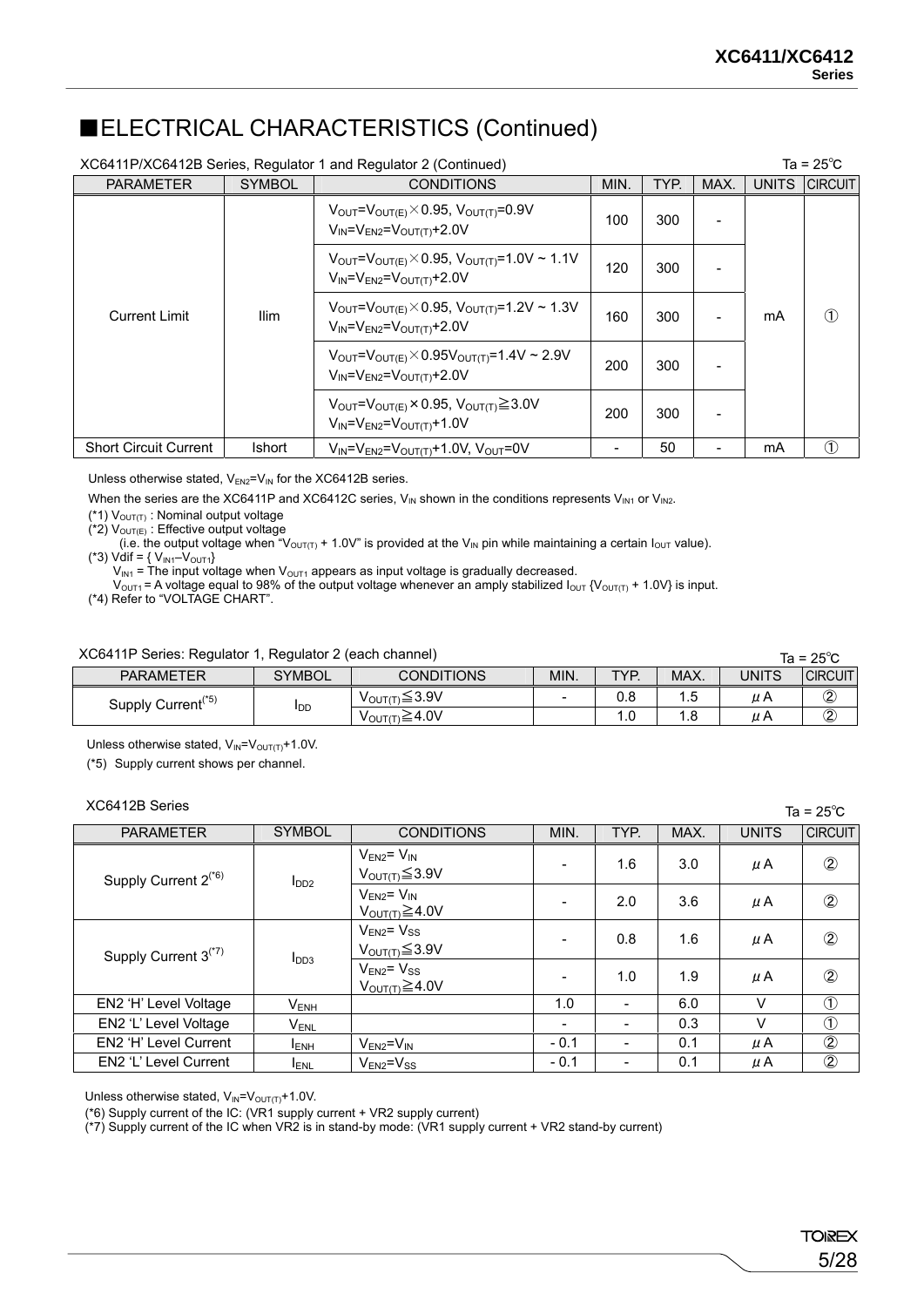### ■ELECTRICAL CHARACTERISTICS (Continued)

| ●Voltage Chart                   |                                    |       |                        | Ta = $25^{\circ}$ C |  |
|----------------------------------|------------------------------------|-------|------------------------|---------------------|--|
| <b>PARAMETER</b>                 | $E-0$<br><b>OUTPUT VOLTAGE (V)</b> |       | $E-1$                  |                     |  |
| NOMINAL OUTPUT<br><b>VOLTAGE</b> |                                    |       | DROPOUT VOLTAGE 1 (mV) |                     |  |
| VOUT(T)                          | VOUT                               |       | Vdif                   |                     |  |
|                                  | MIN.                               | MAX.  | TYP.                   | MAX.                |  |
| 0.9                              | 0.870                              | 0.930 | 870                    | 1000                |  |
| 1.0                              | 0.970                              | 1.030 | 860                    | 1000                |  |
| 1.1                              | 1.070                              | 1.130 | 780                    | 950                 |  |
| 1.2                              | 1.170                              | 1.230 | 800                    | 1000                |  |
| 1.3                              | 1.270                              | 1.330 | 720                    | 900                 |  |
| 1.4                              | 1.370                              | 1.430 | 750                    | 960                 |  |
| 1.5                              | 1.470                              | 1.530 | 700                    | 890                 |  |
| 1.6                              | 1.568                              | 1.632 | 680                    | 860                 |  |
| 1.7                              | 1.666                              | 1.734 | 650                    | 830                 |  |
| 1.8                              | 1.764                              | 1.836 | 630                    | 800                 |  |
| 1.9                              | 1.862                              | 1.938 | 610                    | 780                 |  |
| 2.0                              | 1.960                              | 2.040 | 580                    | 740                 |  |
| 2.1                              | 2.058                              | 2.142 | 580                    | 740                 |  |
| 2.2                              | 2.156                              | 2.244 | 580                    | 740                 |  |
| 2.3                              | 2.254                              | 2.346 | 510                    | 650                 |  |
| 2.4                              | 2.352                              | 2.448 | 510                    | 650                 |  |
| 2.5                              | 2.450                              | 2.550 | 450                    | 580                 |  |
| 2.6                              | 2.548                              | 2.652 | 450                    | 580                 |  |
| 2.7                              | 2.646                              | 2.754 | 450                    | 580                 |  |
| 2.8                              | 2.744                              | 2.856 | 450                    | 580                 |  |
| 2.9                              | 2.842                              | 2.958 | 450                    | 580                 |  |
| 3.0                              | 2.940                              | 3.060 | 320                    | 420                 |  |
| 3.1                              | 3.038                              | 3.162 | 320                    | 420                 |  |
| 3.2                              | 3.136                              | 3.264 | 320                    | 420                 |  |
| 3.3                              | 3.234                              | 3.366 | 320                    | 420                 |  |
| 3.4                              | 3.332                              | 3.468 | 320                    | 420                 |  |
| 3.5                              | 3.430                              | 3.570 | 320                    | 420                 |  |
| 3.6                              | 3.528                              | 3.672 | 320                    | 420                 |  |
| 3.7                              | 3.626                              | 3.774 | 320                    | 420                 |  |
| 3.8                              | 3.724                              | 3.876 | 320                    | 420                 |  |
| 3.9                              | 3.822                              | 3.978 | 320                    | 420                 |  |
| 4.0                              | 3.920                              | 4.080 | 290                    | 380                 |  |
| 4.1                              | 4.018                              | 4.182 | 290                    | 380                 |  |
| 4.2                              | 4.116                              | 4.284 | 290                    | 380                 |  |
| 4.3                              | 4.214                              | 4.386 | 290                    | 380                 |  |
| 4.4                              | 4.312                              | 4.488 | 290                    | 380                 |  |
| 4.5                              | 4.410                              | 4.590 | 290                    | 380                 |  |
| 4.6                              | 4.508                              | 4.692 | 290                    | 380                 |  |
| 4.7                              | 4.606                              | 4.794 | 290                    | 380                 |  |
| 4.8                              | 4.704                              | 4.896 | 290                    | 380                 |  |
| 4.9                              | 4.802                              | 4.998 | 290                    | 380                 |  |
| 5.0                              | 4.900                              | 5.100 | 230                    | 310                 |  |
|                                  |                                    |       |                        |                     |  |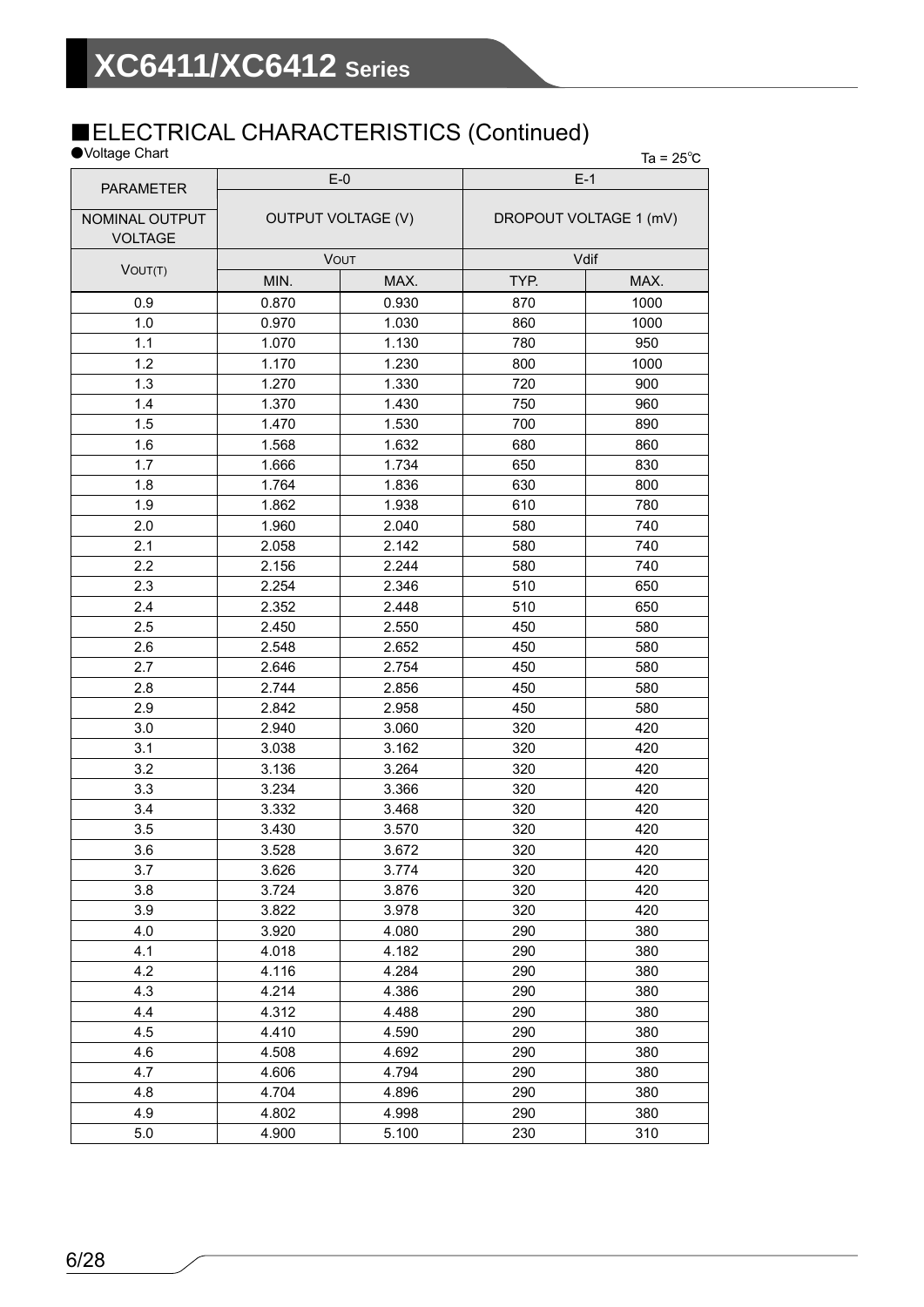### ■TEST CIRCUITS





#### ●XC6412B Series

Circuit ①

Circuit ②

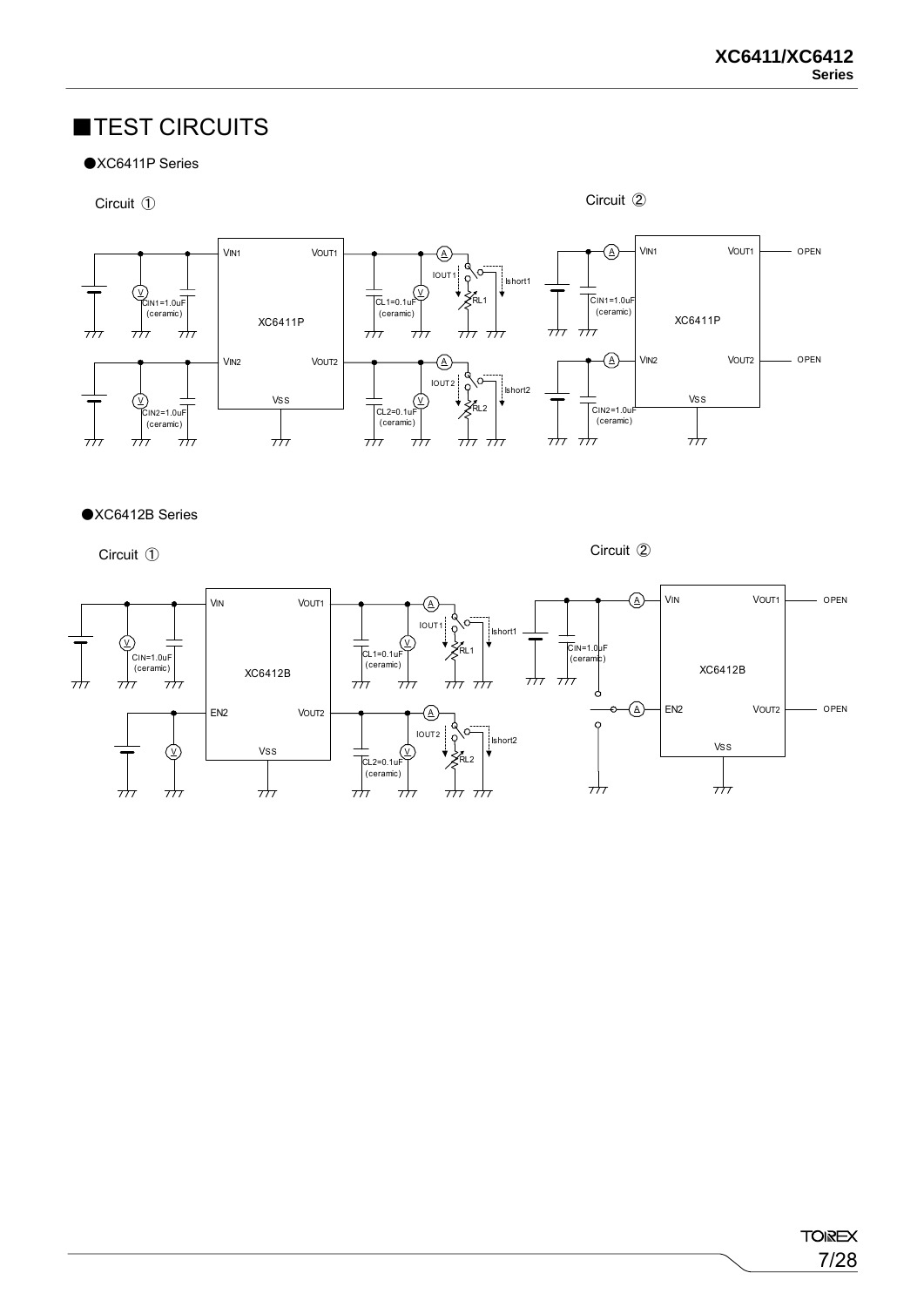## ■OPERATIONAL EXPLANATION

#### <Output Voltage Control>

The voltage, divided by resistors R11 & R12 for a regulator 1 and R21 & R22 for a regulator 2 is compared with the internal reference voltage by the error amplifier. These resistors are connected to the Vout pin. The P-channel MOSFET connected to the VOUT pin is then driven by the subsequent output signal. The output voltage at the VOUT pin is controlled and stabilized by a system of negative feedback. The current limit circuit operates when the load current reaches the current limit level.



\* Diodes shown in the above circuit are ESD protection diodes and parasitic diodes. 、

#### <Dual Inputs>

In the XC6411P series, the two input voltage pins are separated. The two regulators 1 and 2 can operate independently so that it offers design flexibility.

#### <Short Protection Circuit>

The XC6411P/XC6412B series' regulator offers short-circuit protection by means of a built-in foldback circuit. When the load current reaches the current limit level, the fixed current limiter circuit operates and output voltage drops. As a result of this drop in output voltage, the foldback circuit operates, the output voltage drops further and output current decreases. When the output voltage pin is shorted, a current of about 50mA flows.

#### <EN2 Pin>

The regulator 2's internal circuitry can be operated or shutdown via the signal from the EN2 pin with the XC6412 series. In so doing the regulator 1 maintains an operational state constantly. In shutdown mode, output at the VOUT2 pin will be pulled down to the VSS level via R21 & R22. Note that the XC6412 series' regulator is "High Active/No Pull-Down", operations will become unstable with the EN2 pin open. We suggest that you use this IC with either a VIN voltage or a Vss voltage input at the EN2 pin. If this IC is used with the correct specifications for the EN pin, the operational logic is fixed and the IC will operate normally. However, supply current may increase as a result of through current in the IC's internal circuitry.

### ■NOTES ON USE

- 1. For temporary, transitional voltage drop or voltage rising phenomenon, the IC is liable to malfunction should the ratings be exceeded.
- 2. Where wiring impedance is high, operations may become unstable due to noise and/or phase lag depending on output current.
- 3. As for the XC6412 series, internally achieved phase compensation makes a stable operation of the IC possible even when there is no output capacitor (C<sub>L</sub>). In order to stabilize the V<sub>IN</sub>'s voltage level, we recommend that an input capacitor (C<sub>IN</sub>) of about 0.1 to 1.0  $\mu$  F be connected between each V<sub>IN</sub> pin and the V<sub>SS</sub> pin. Moreover, during transient response, so as to prevent an undershoot or overshoot, we recommend that the output capacitor (C<sub>L</sub>) of about 0.1 to1.0  $\mu$ F be connected between each V<sub>OUT</sub> pin and the V<sub>SS</sub> pin. However, please wire the input capacitor (C<sub>IN</sub>) and the output capacitor (C<sub>I</sub>) as close to the IC as possible.
- 4. Torex places an importance on improving our products and their reliability. We request that users incorporate fail-safe designs and post-aging protection treatment when using Torex products in their systems.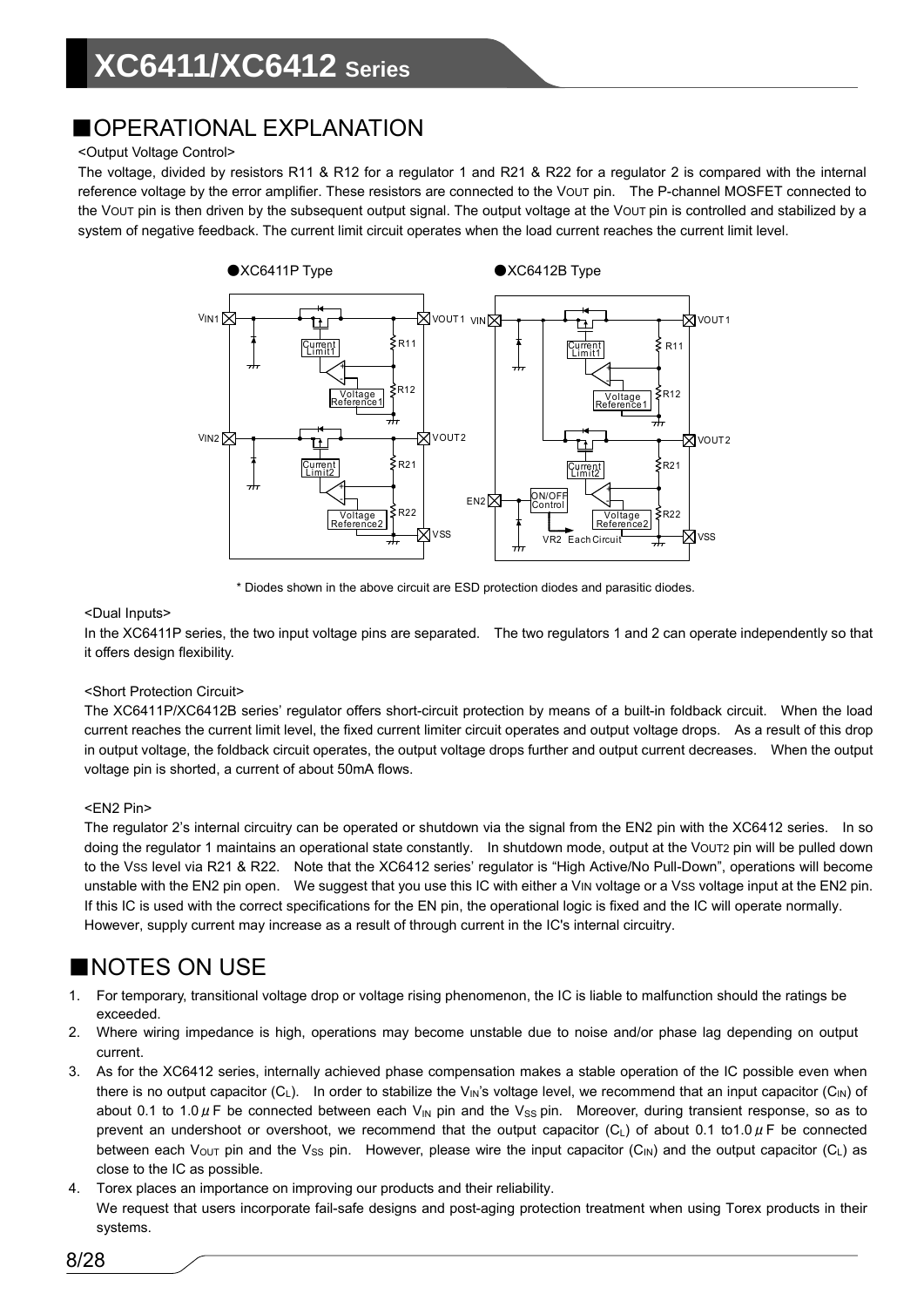### ■TYPICAL PERFORMANCE CHARACTERISTICS

### ●XC6411P/6412B Series

(1) Output Voltage vs. Output Current





**TOIREX** 9/28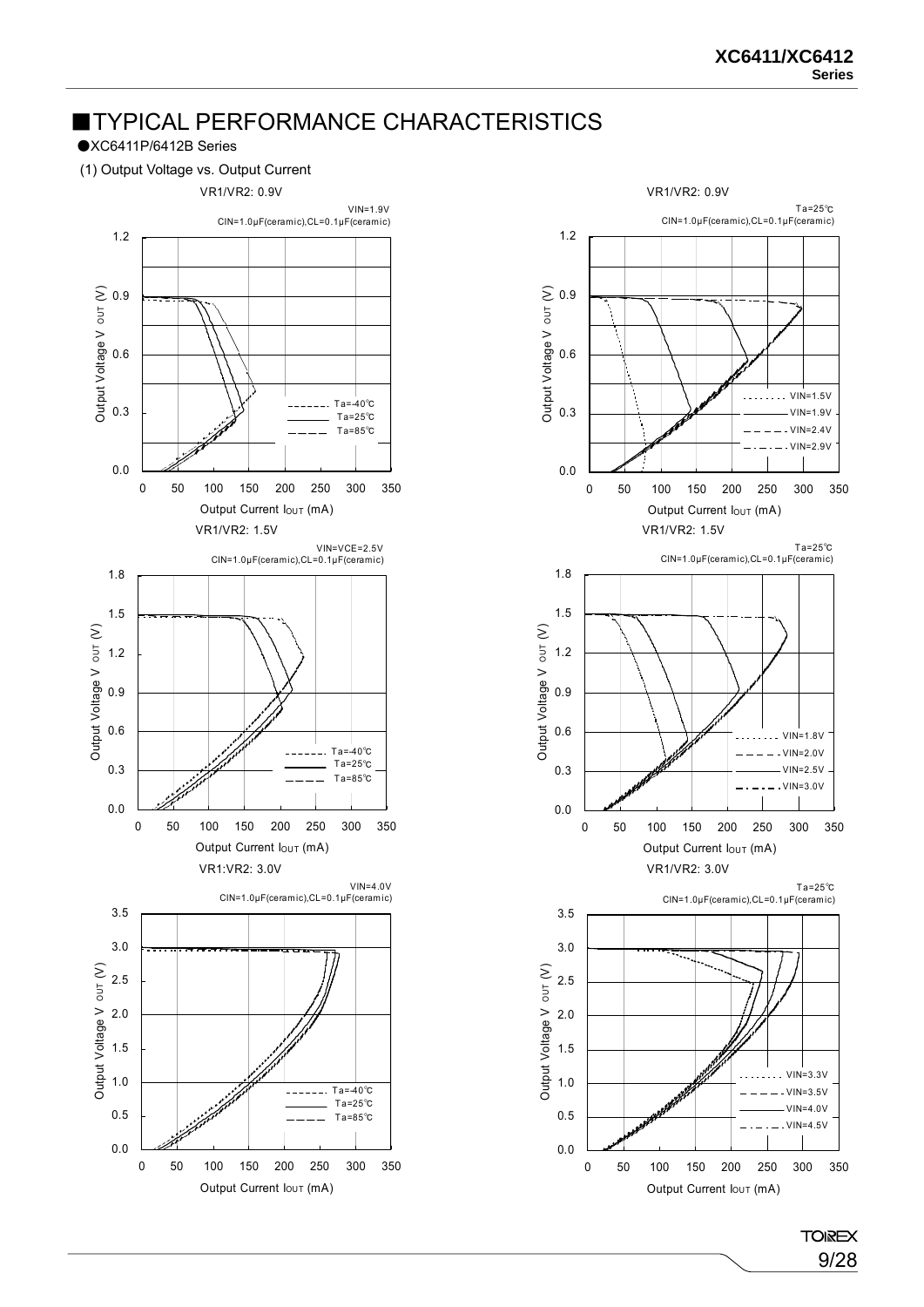(1) Output Voltage vs. Output Current (Continued)



 (2) Output Voltage vs. Input Voltage VR1/VR: 0.9V







VR1/VR2: 0.9V



CIN=1.0μF(ceramic),CL=0.1μF(ceramic)

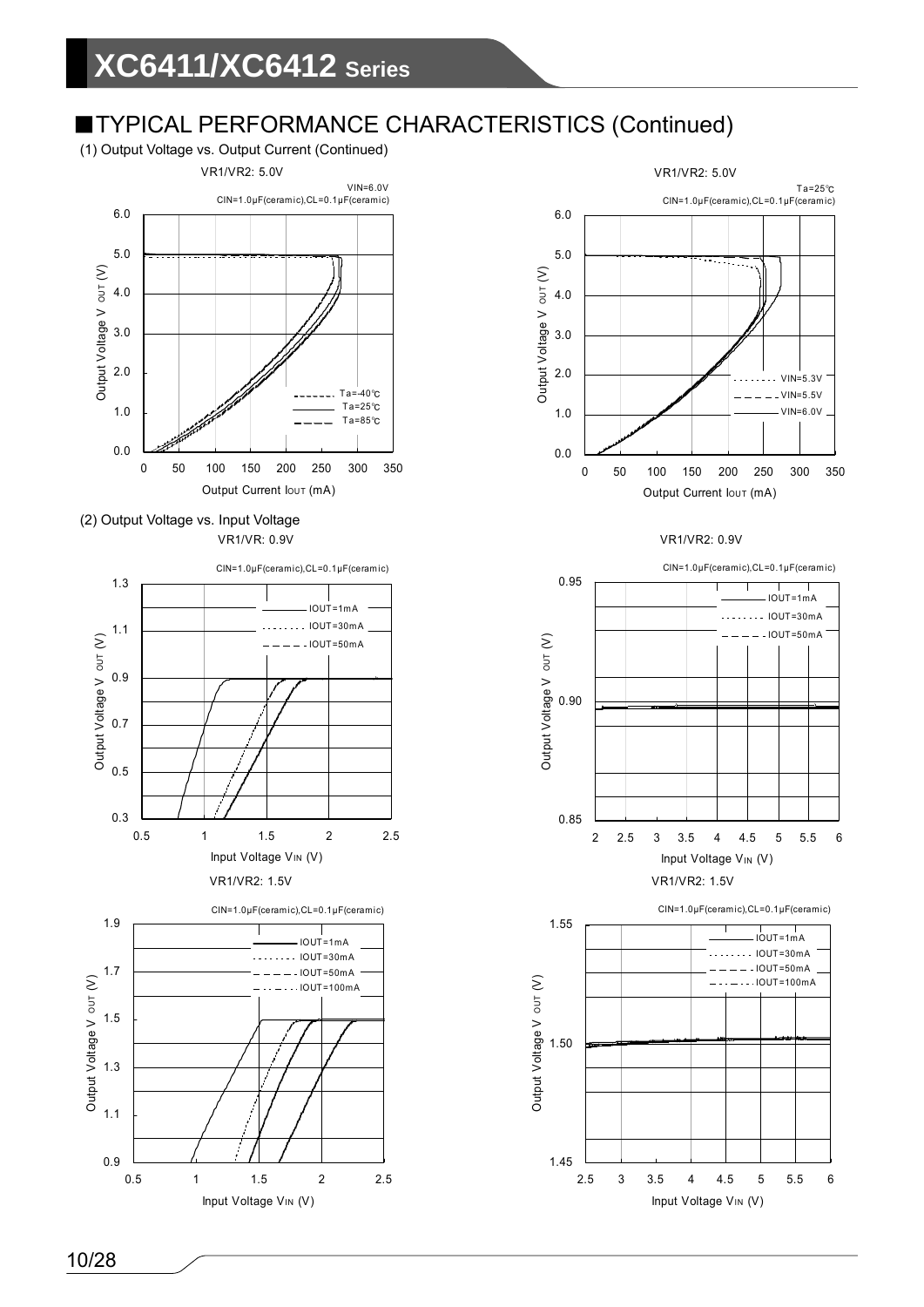

11/28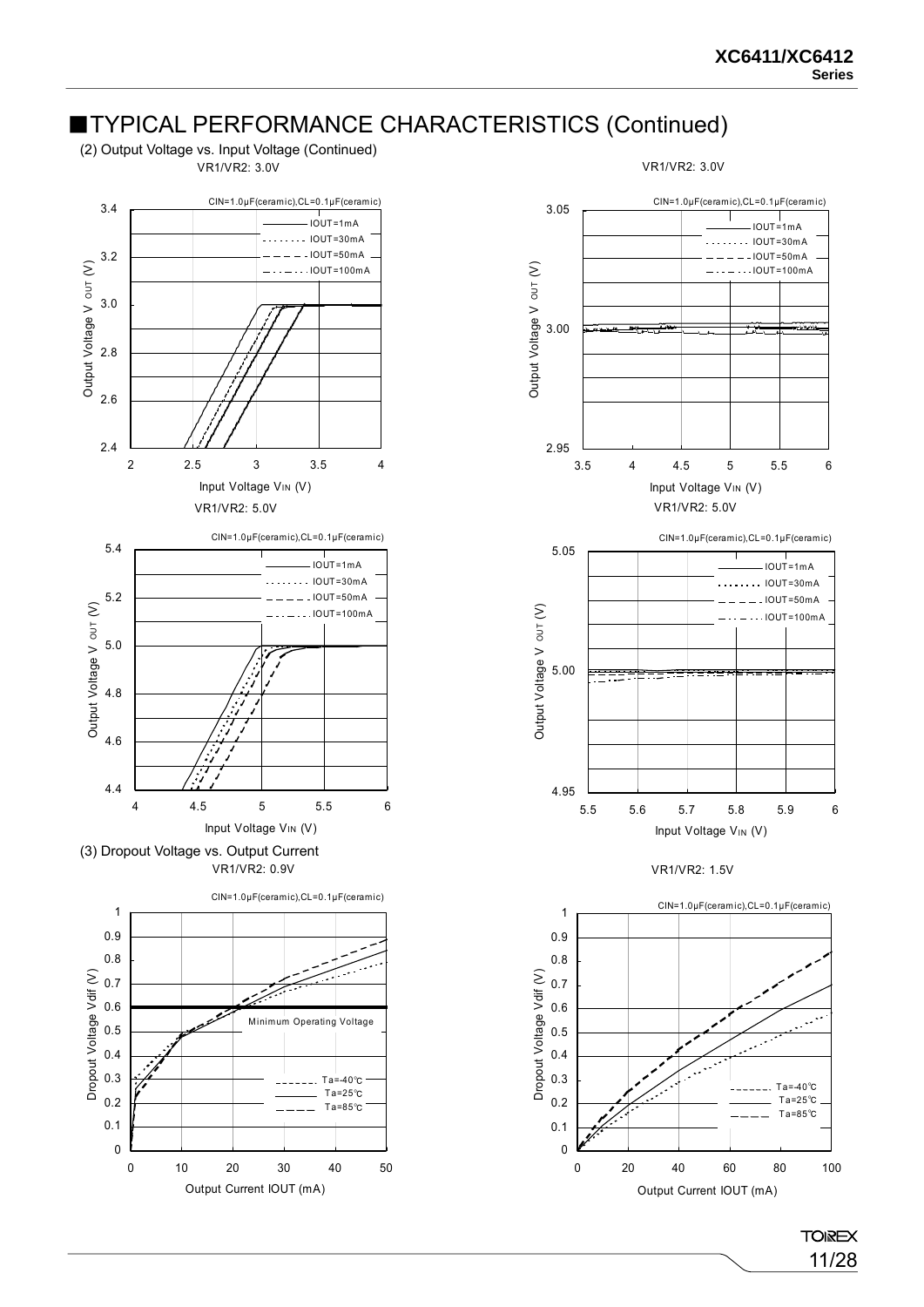(3) Dropout Voltage vs. Output Current (Continued) VR1/VR2: 3.0V



 (4) Supply Current vs. Input Voltage VR1/VR2: 0.9V





VR1/VR2: 5.0V

#### VR1/VR2: 1.5V



VR1/VR2: 5.0V

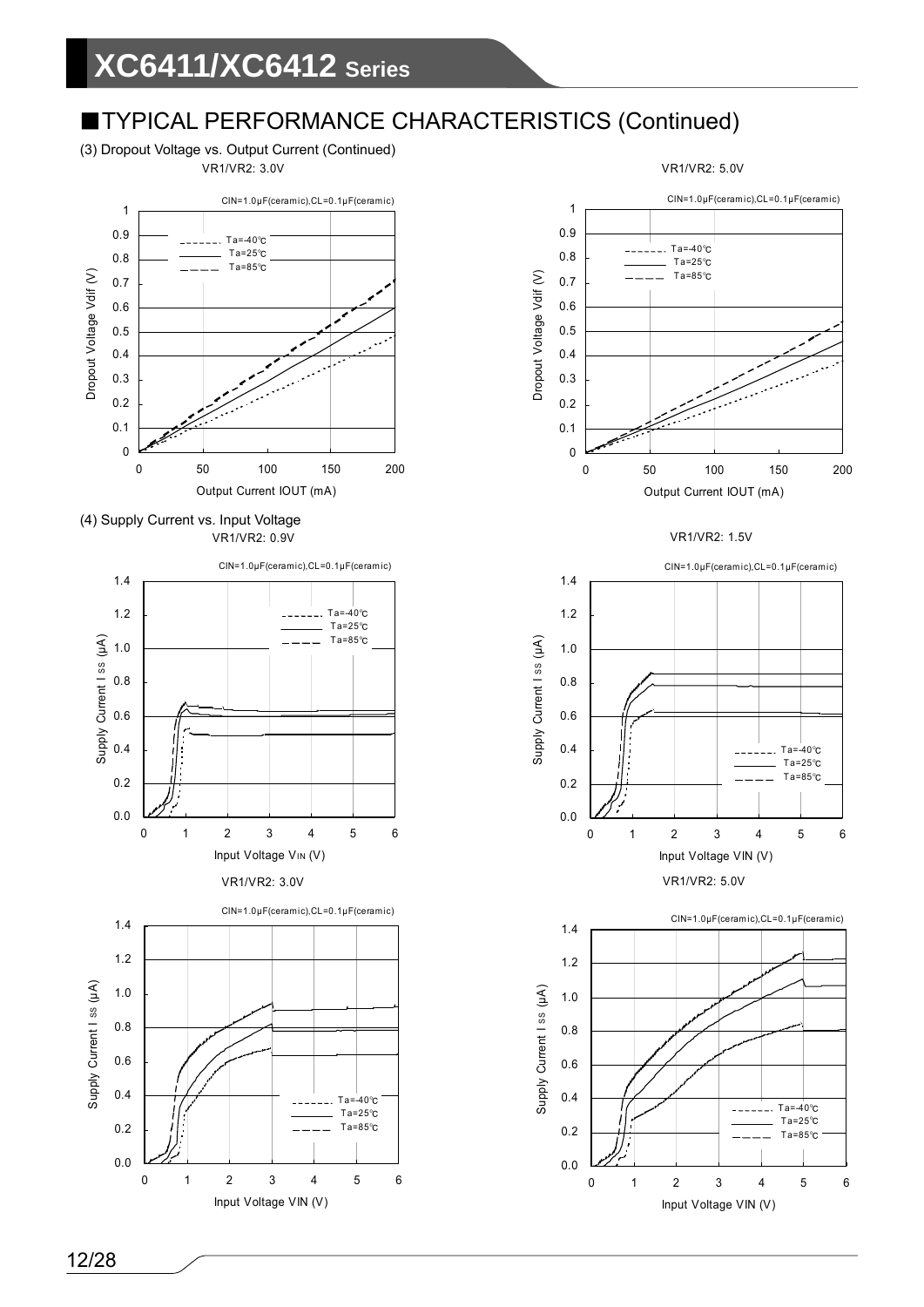(5) Output Voltage vs. Ambient Temperature



-50 -25 0 25 50 75 100 Ambient Temperature Ta (℃)

0.0

0.3

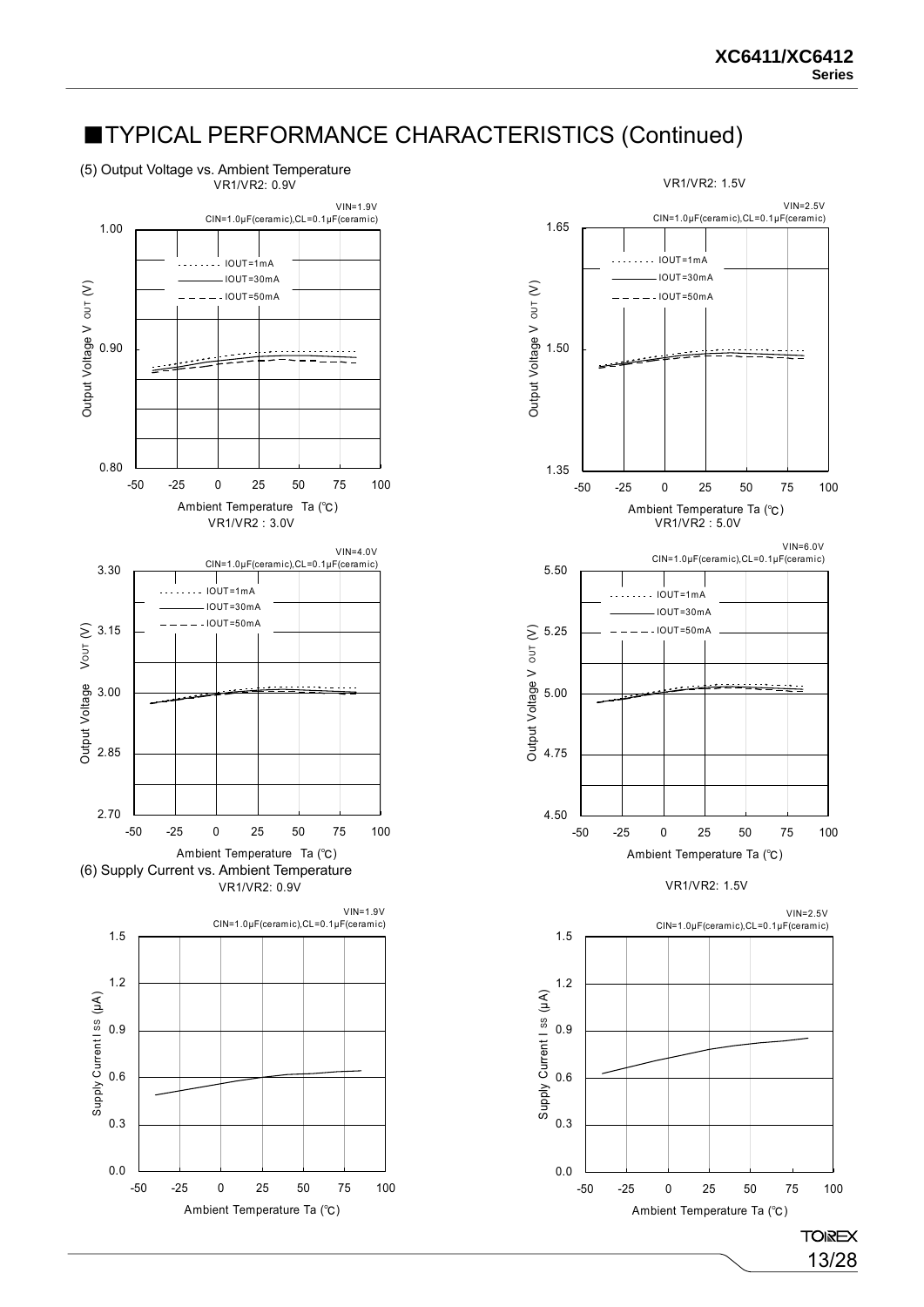# **XC6411/XC6412 Series**

## ■TYPICAL PERFORMANCE CHARACTERISTICS (Continued)

 (6) Supply Current vs. Ambient Temperature (Continued) VR1/VR2: 3.0V









VR1/VR2: 5.0V

XC6412B (VR2: 1.5V)



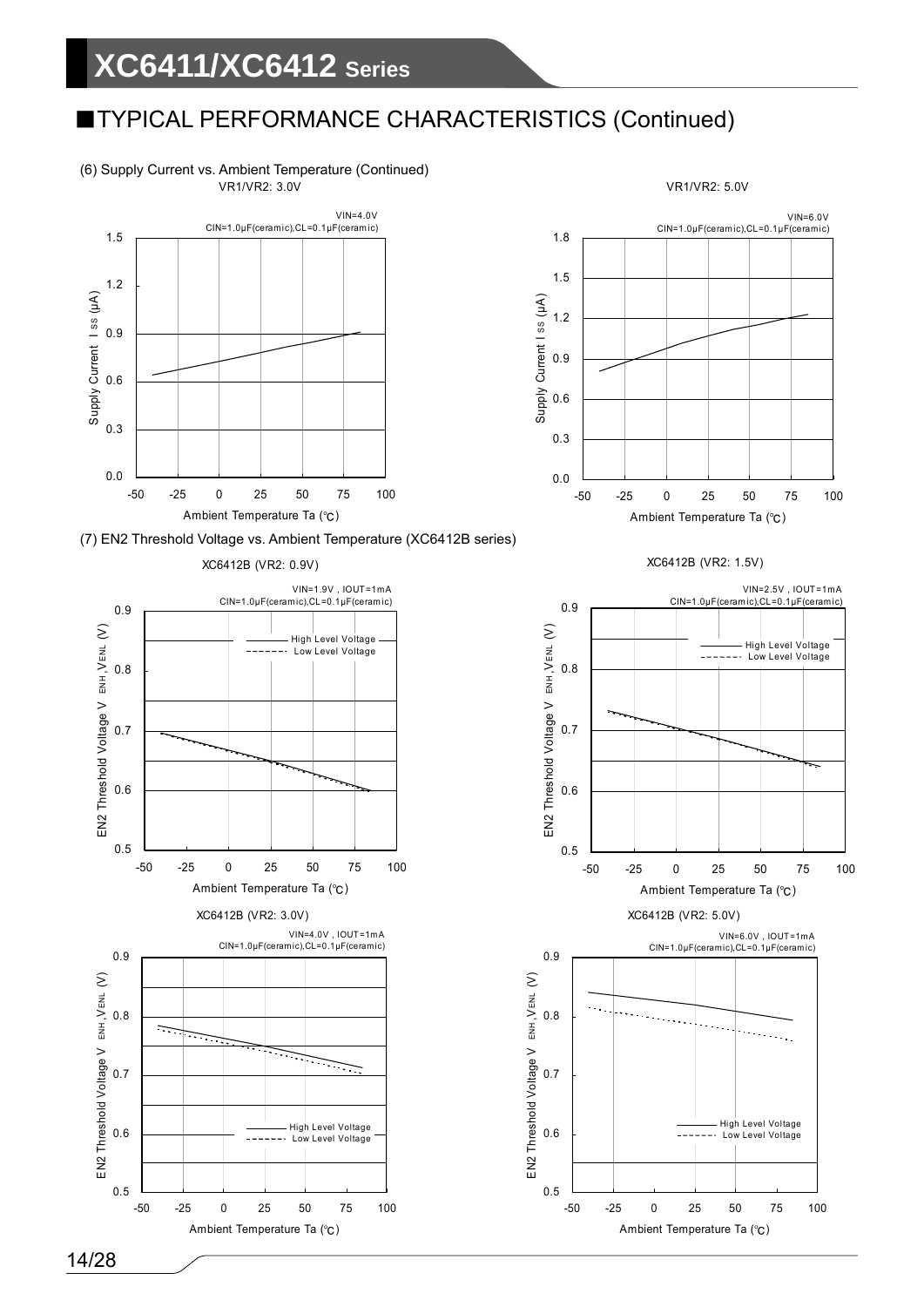#### (8) Input Transient Response



Time (200  $\mu$  s / div)











VR1/VR2: 0.9V



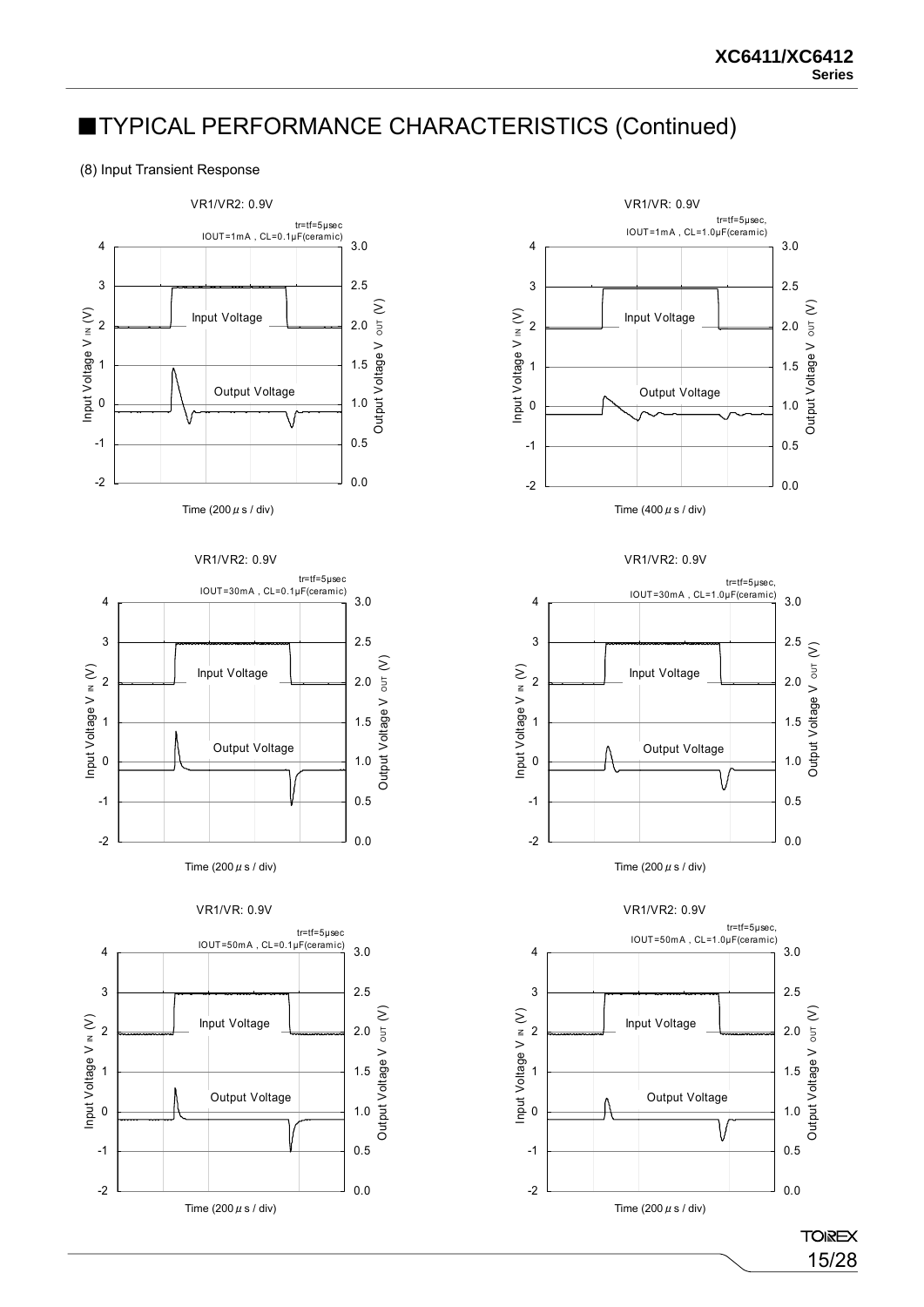### (8) Input Transient Response (Continued)



 tr=tf=5μsec, IOUT=1mA , CL=1.0μF(ceramic) 4.5 3.5 3.5 3.0 оит  $(V)$ Output Voltage V OUT (V) Input Voltage V N (V) Input Voltage V IN (V) Input Voltage 2.5 2.5 Output Voltage V 1.5 2.0 Output Voltage 0.5 1.5 -0.5 1.0 -1.5 0.5 VR1/VR2: 1.5V  $tr=tf=5 \text{mu}$ IOUT=30mA , CL=1.0μF(ceramic) 4.5 3.5 3.5 3.0 oυτ (V) Input Voltage V IN (V) Input Voltage 2.5 2.5 Output Voltage V OUT Output Voltage V 2.0 1.5 Output Voltage 1.5 0.5 V 1.0 -0.5 -1.5 0.5 VR1/VR2: 1.5V tr=tf=5μsec, IOUT=100mA , CL=1.0μF(ceramic) 4.5 3.5 3.0 3.5  $our (V)$ Output Voltage V OUT (V) Input Voltage V IN (V) Input Voltage 2.5 2.5 Output Voltage V 2.0 1.5 Output Voltage 1.5 0.5

VR1/VR2: 1.5V

0.5

1.0

-1.5

-0.5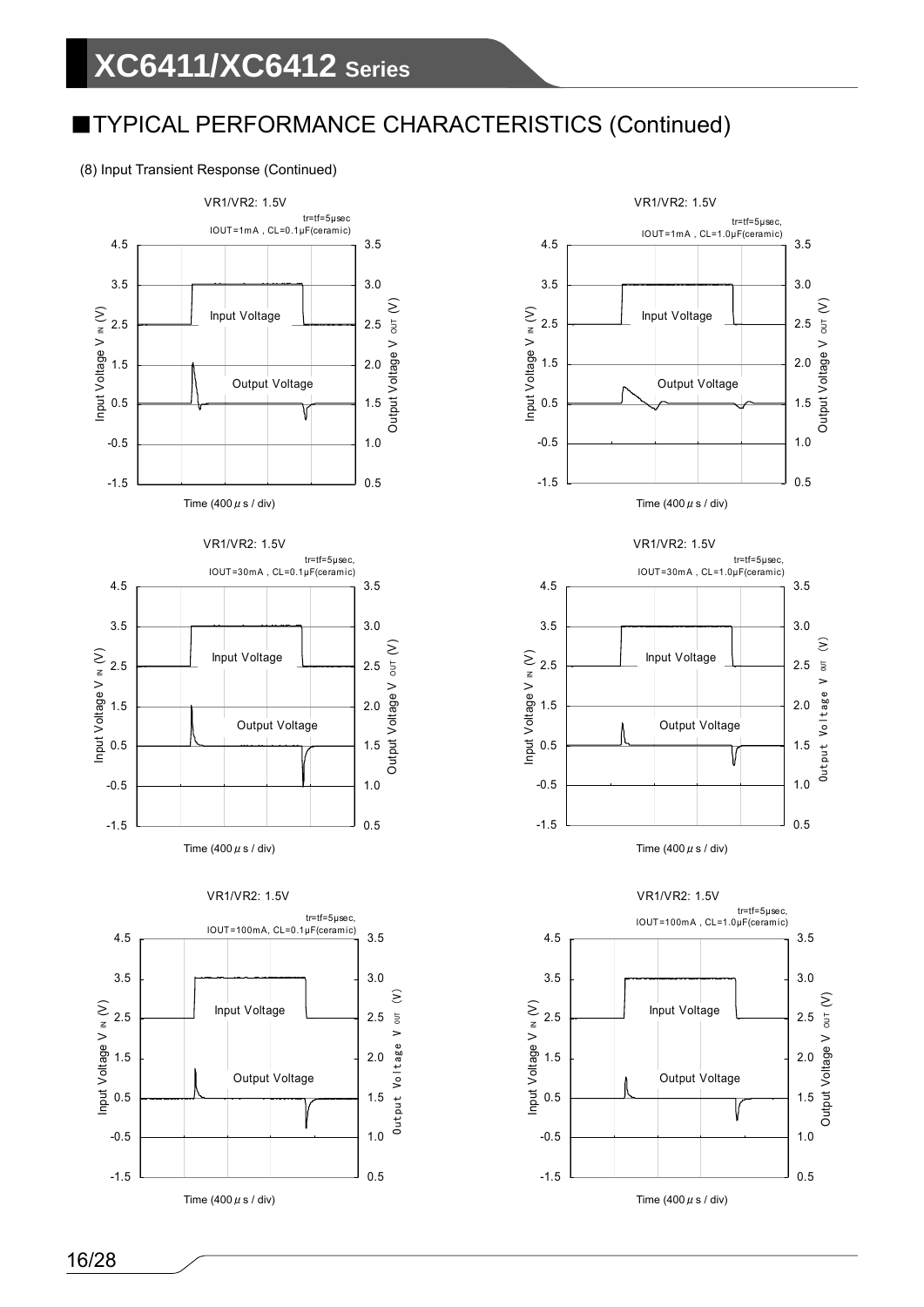#### (8) Input Transient Response (Continued)



















0

Input Voltage V IN (V)

2.0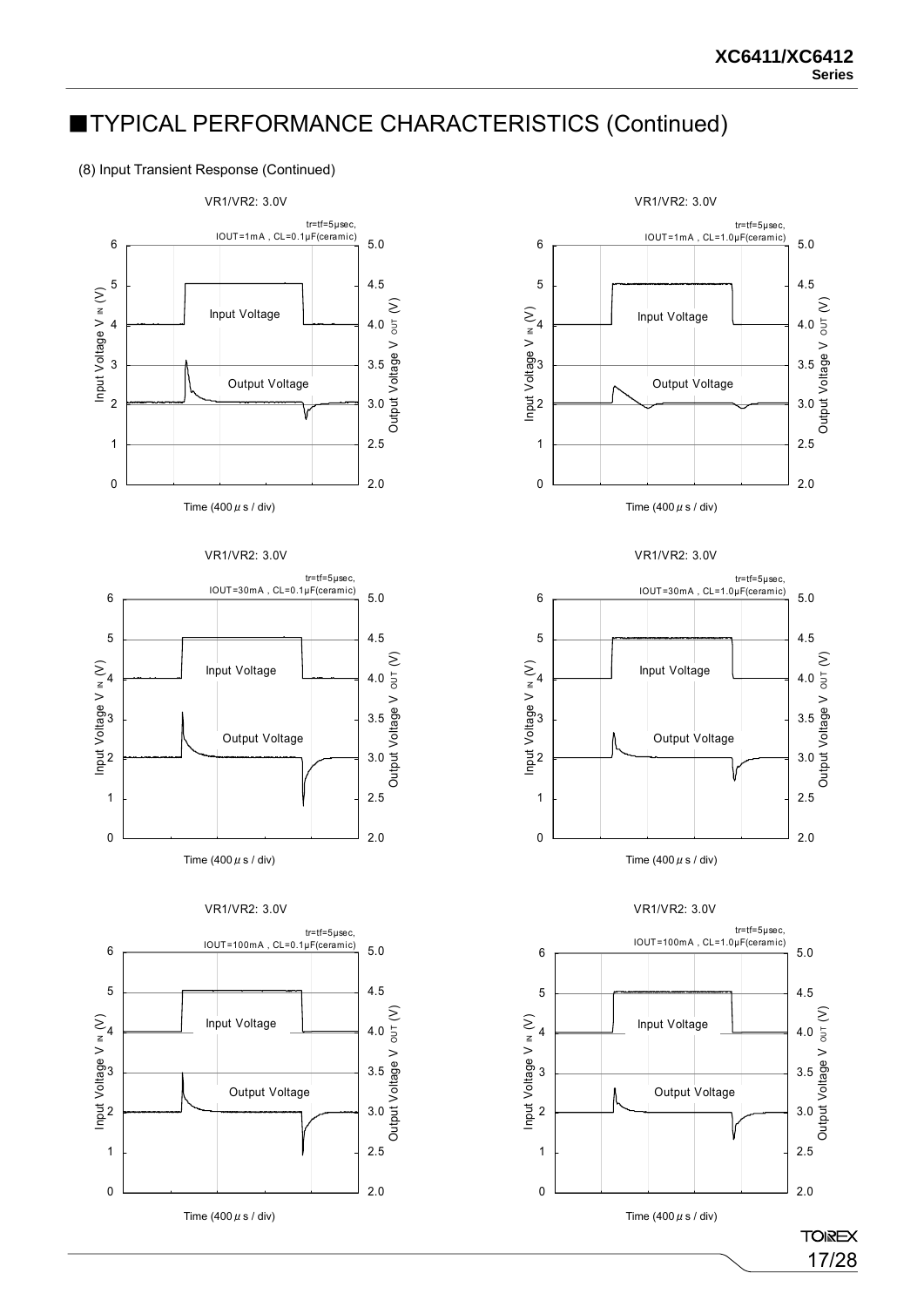### (8) Input Transient Response (Continued)



Time (400  $\mu$  s / div)

4.0

4.5



Time (400  $\mu$  s / div) Time (400  $\mu$  s / div)

1

2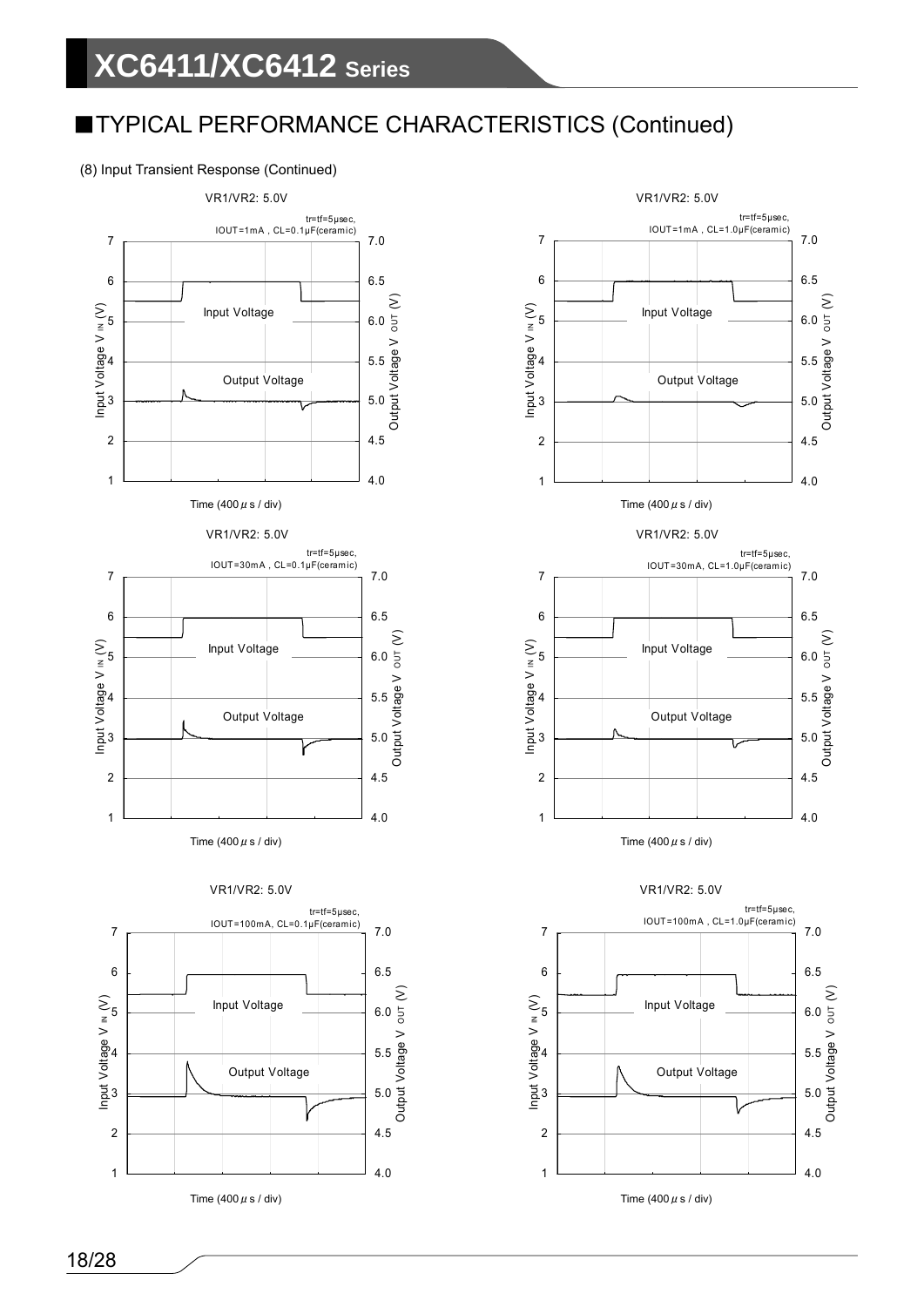#### (9) Load Transient Response























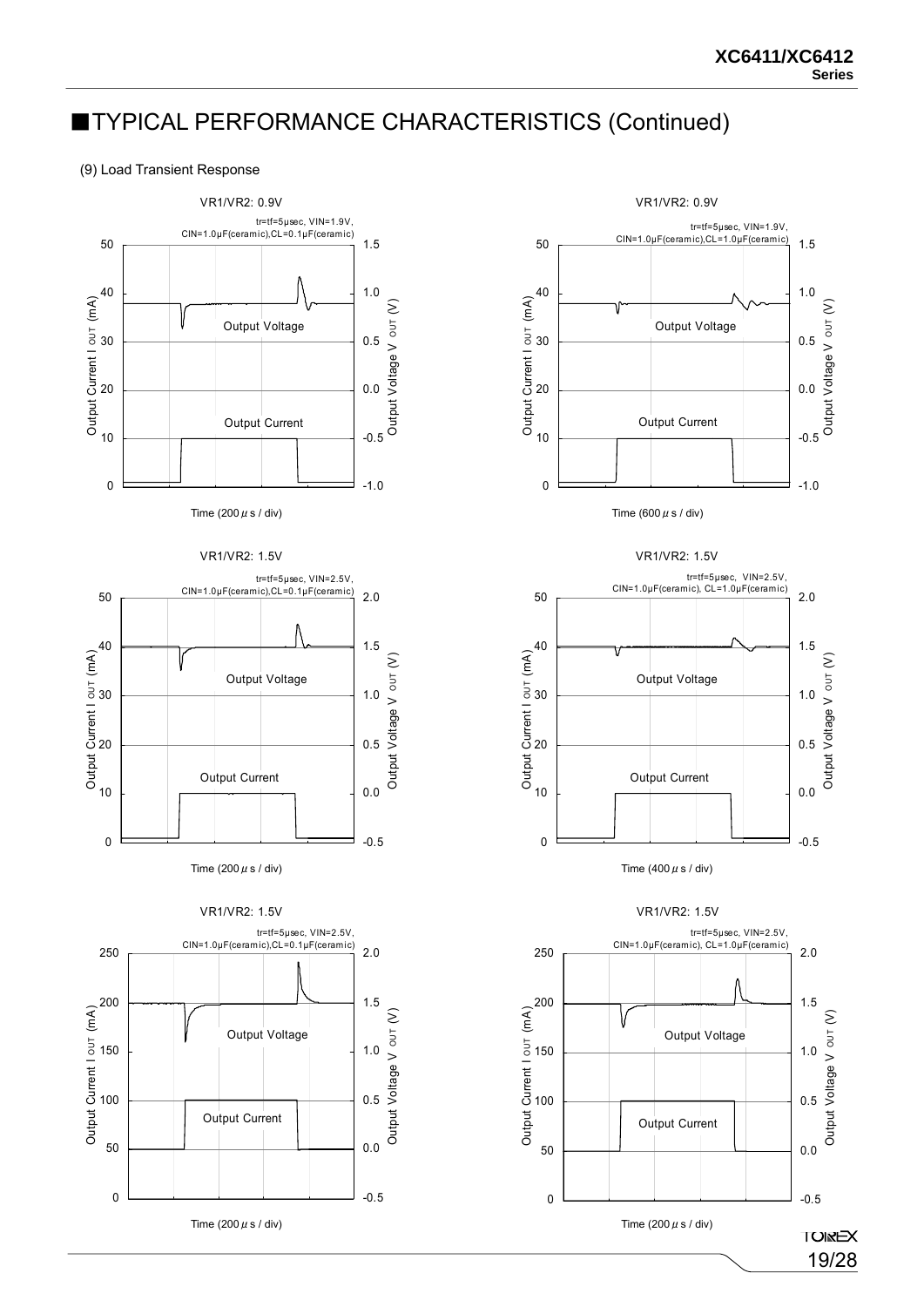### (9) Load Transient Response (Continued)





![](_page_19_Figure_5.jpeg)

![](_page_19_Figure_6.jpeg)

VR1/VR2: 5.0V

![](_page_19_Figure_9.jpeg)

0

Time (400  $\mu$  s / div)

3.0

3.5

10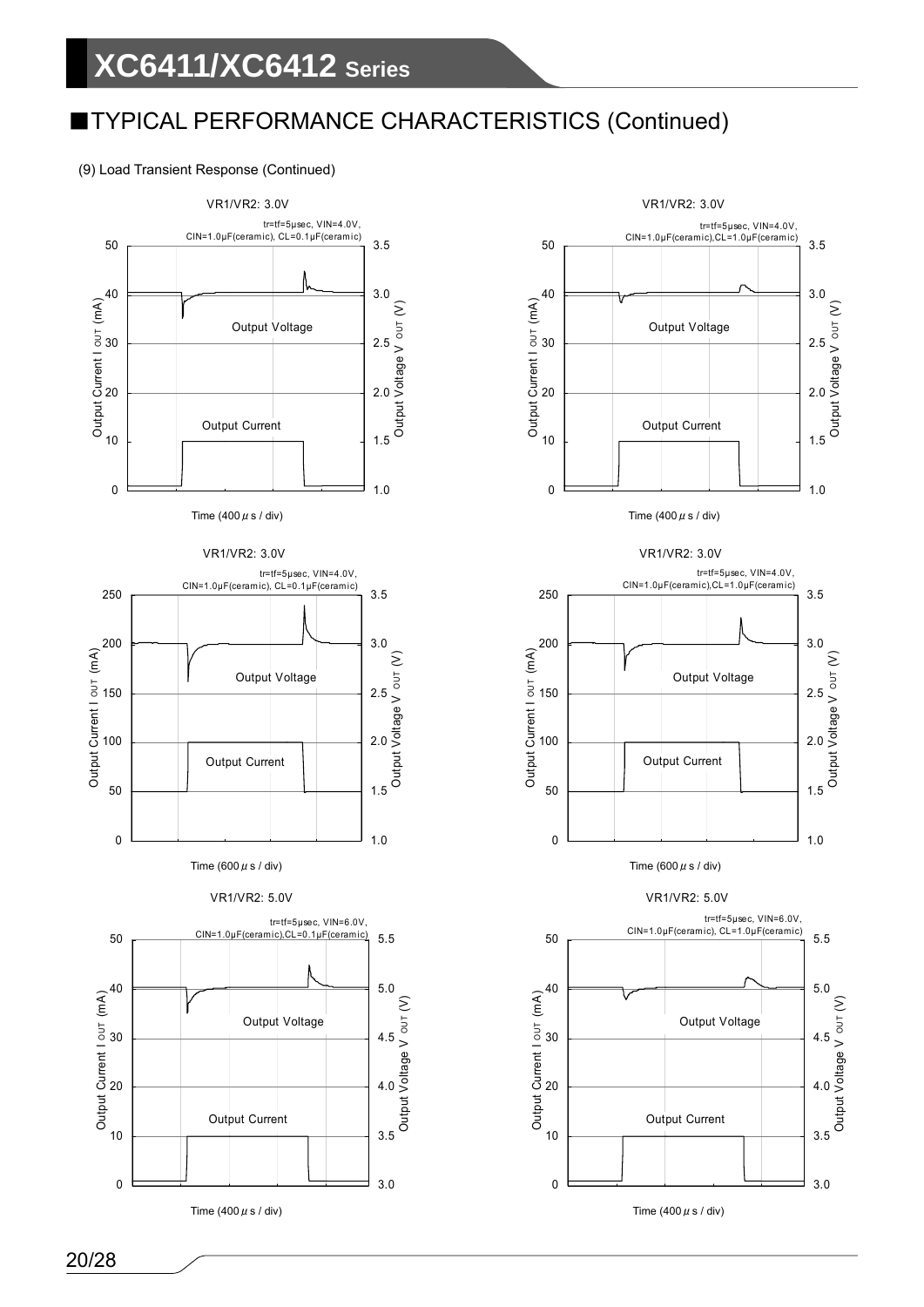(9) Load Transient Response (Continued)

![](_page_20_Figure_3.jpeg)

(10) Rising Response Time

-3

-2

-1

0

![](_page_20_Figure_5.jpeg)

Time  $(50 \mu s /$  div)

Output Voltage

0

1

2

3

![](_page_20_Figure_6.jpeg)

VR1/VR2: 0.9V

![](_page_20_Figure_8.jpeg)

![](_page_20_Figure_9.jpeg)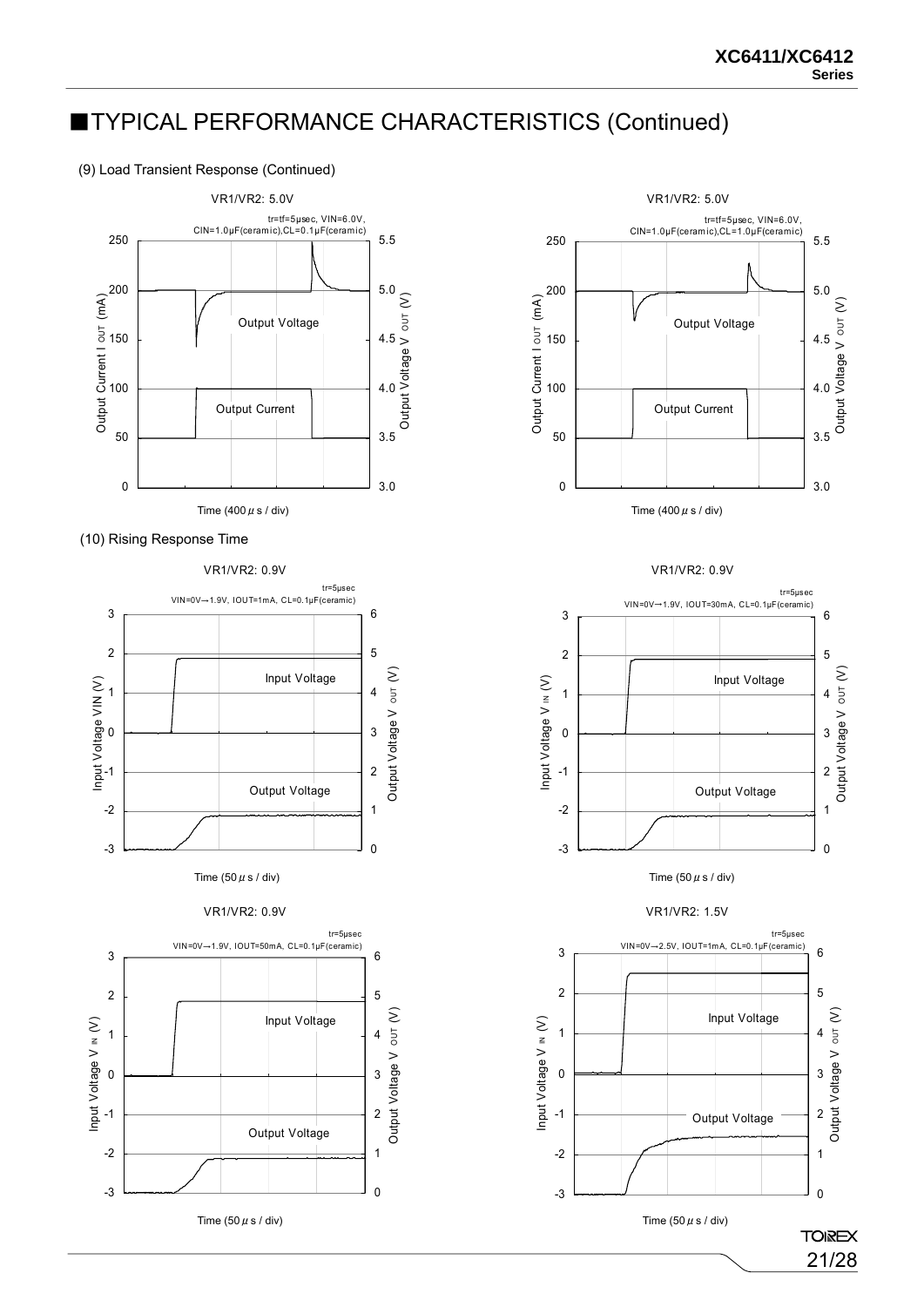### (10) Rising Response Time (Continued)

![](_page_21_Figure_3.jpeg)

![](_page_21_Figure_4.jpeg)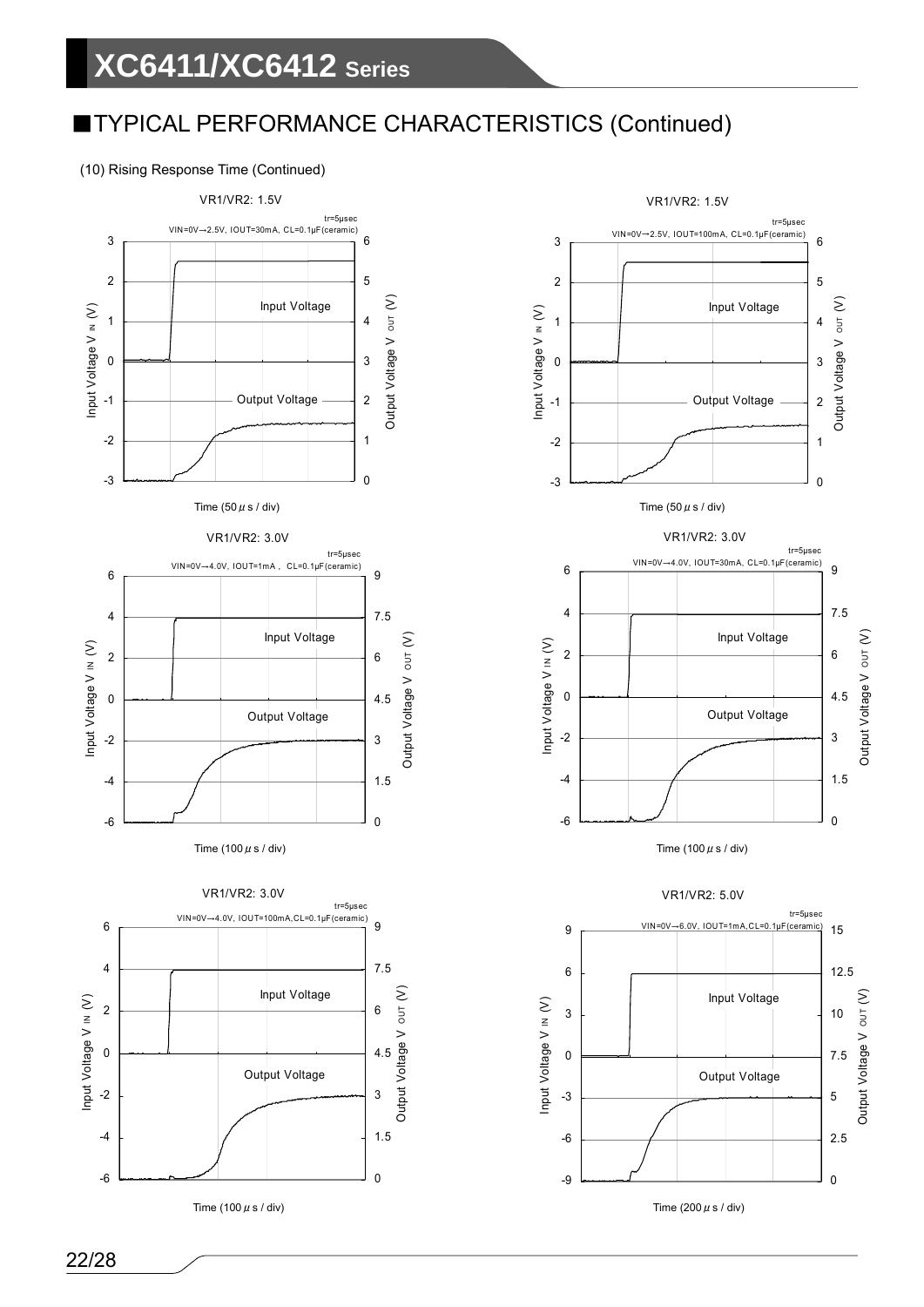(10) Rising Response Time (Continued)

![](_page_22_Figure_3.jpeg)

#### (11) EN2 Rising Response Time (For XC6412B series)

![](_page_22_Figure_5.jpeg)

![](_page_22_Figure_6.jpeg)

![](_page_22_Figure_7.jpeg)

![](_page_22_Figure_8.jpeg)

![](_page_22_Figure_9.jpeg)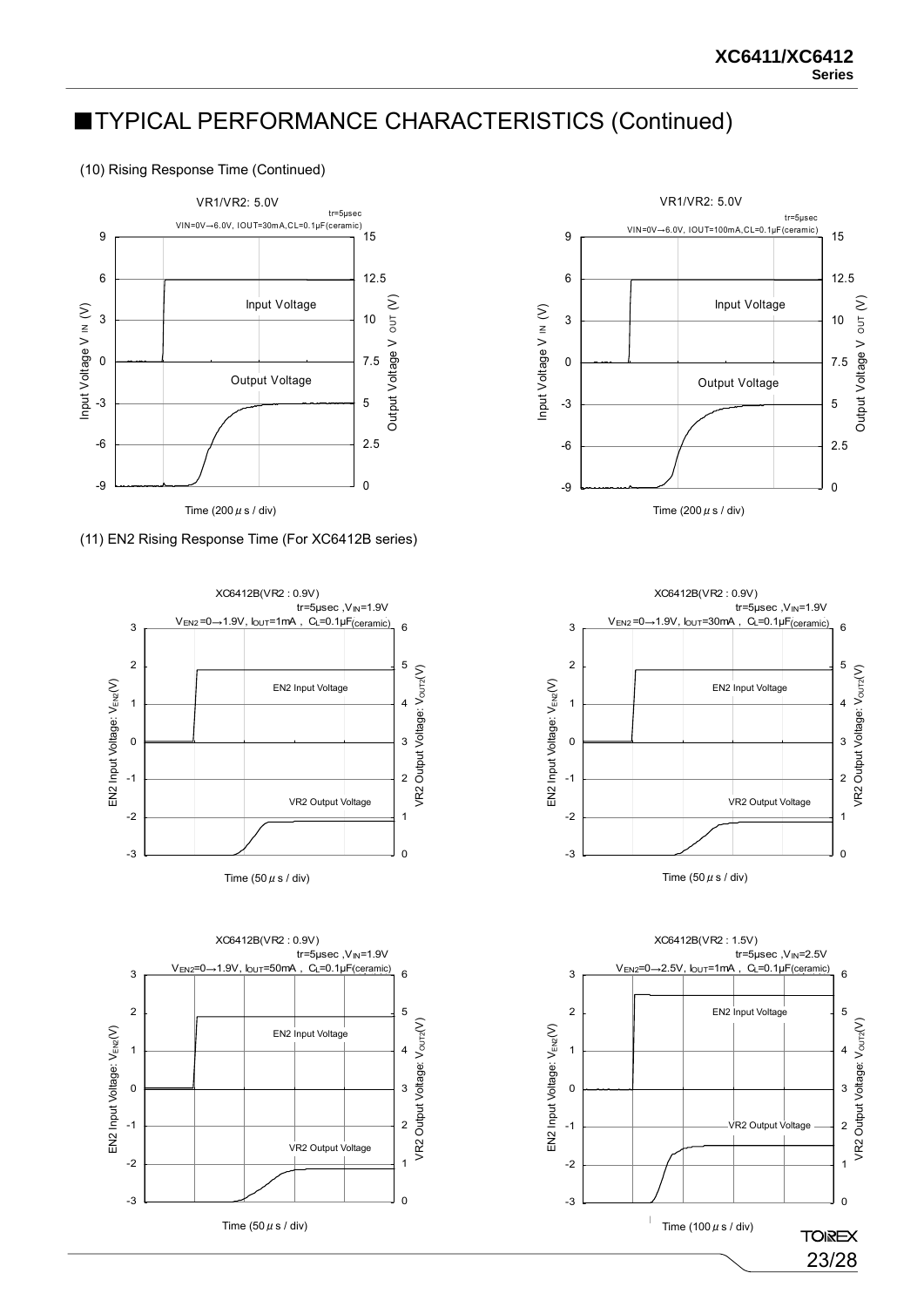(11) EN2 Rising Response Time (For XC6412B series) (Continued)

![](_page_23_Figure_3.jpeg)

Time (200  $\mu$  s / div)

![](_page_23_Figure_5.jpeg)

 $\overline{0}$ 

2

VR2 Output Voltage

4

-4

-2

0

XC6412B (VR2: 1.5V)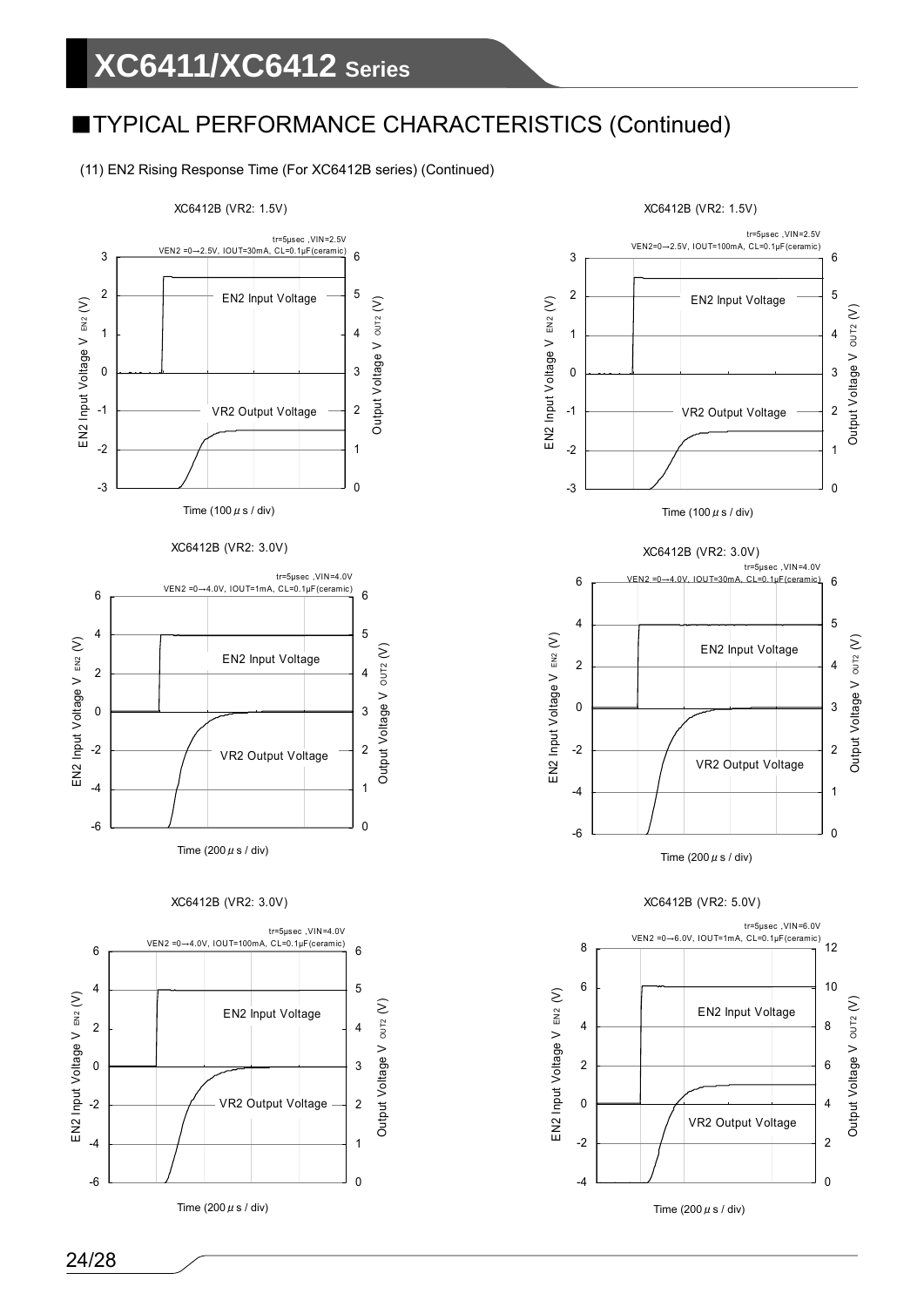(11) EN2 Rising Response Time (For XC6412B series)

![](_page_24_Figure_3.jpeg)

(12) Ripple Rejection Rate

![](_page_24_Figure_5.jpeg)

![](_page_24_Figure_6.jpeg)

![](_page_24_Figure_7.jpeg)

![](_page_24_Figure_8.jpeg)

VR1/VR2: 1.5V

![](_page_24_Figure_10.jpeg)

VR1/VR2: 5.0V

![](_page_24_Figure_12.jpeg)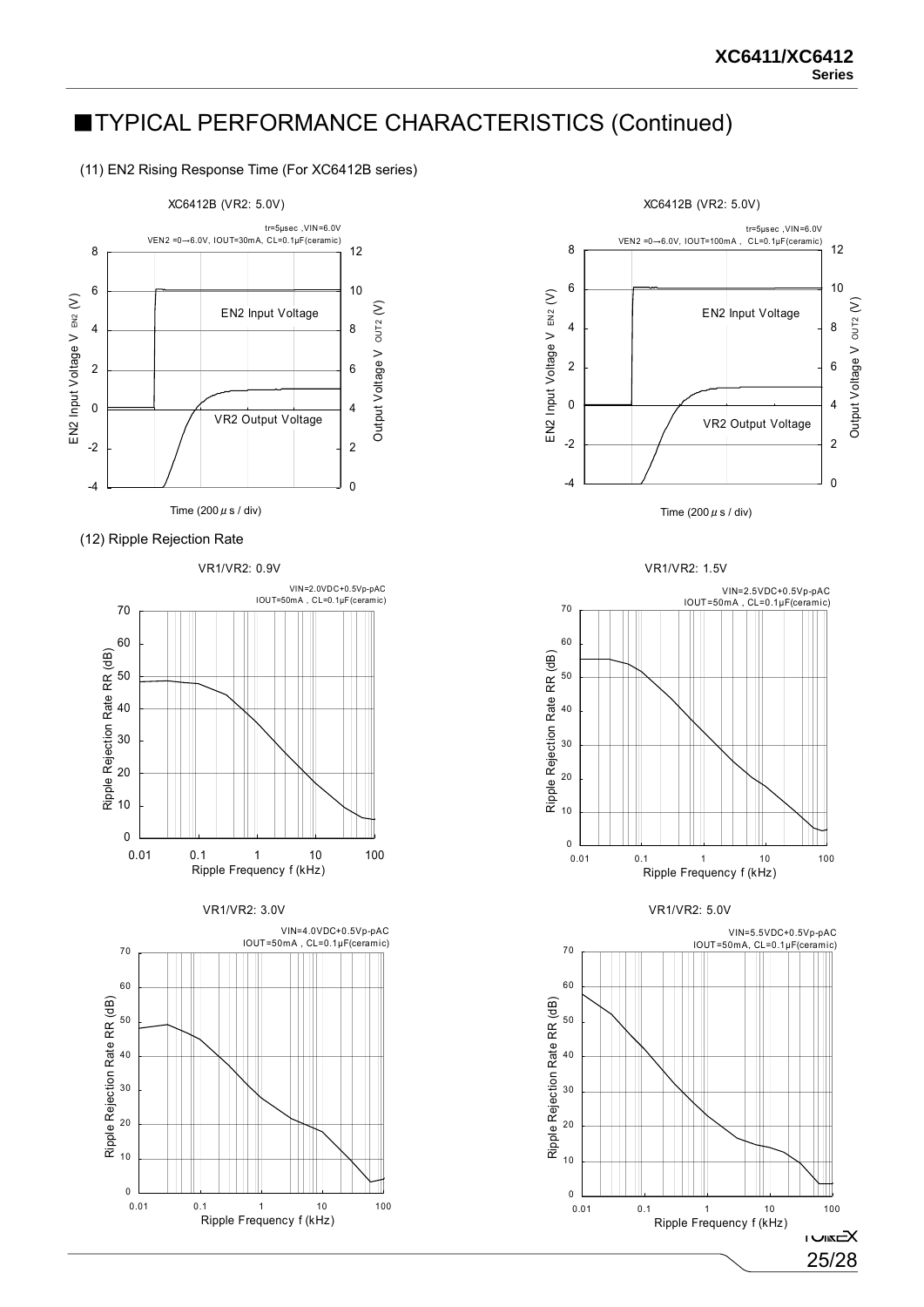## ■PACKAGING INFORMATION

 $\bullet$ SOT-25  $\bullet$ SOT-26

![](_page_25_Figure_3.jpeg)

![](_page_25_Figure_4.jpeg)

![](_page_25_Figure_5.jpeg)

![](_page_25_Figure_7.jpeg)

![](_page_25_Figure_8.jpeg)

![](_page_25_Figure_9.jpeg)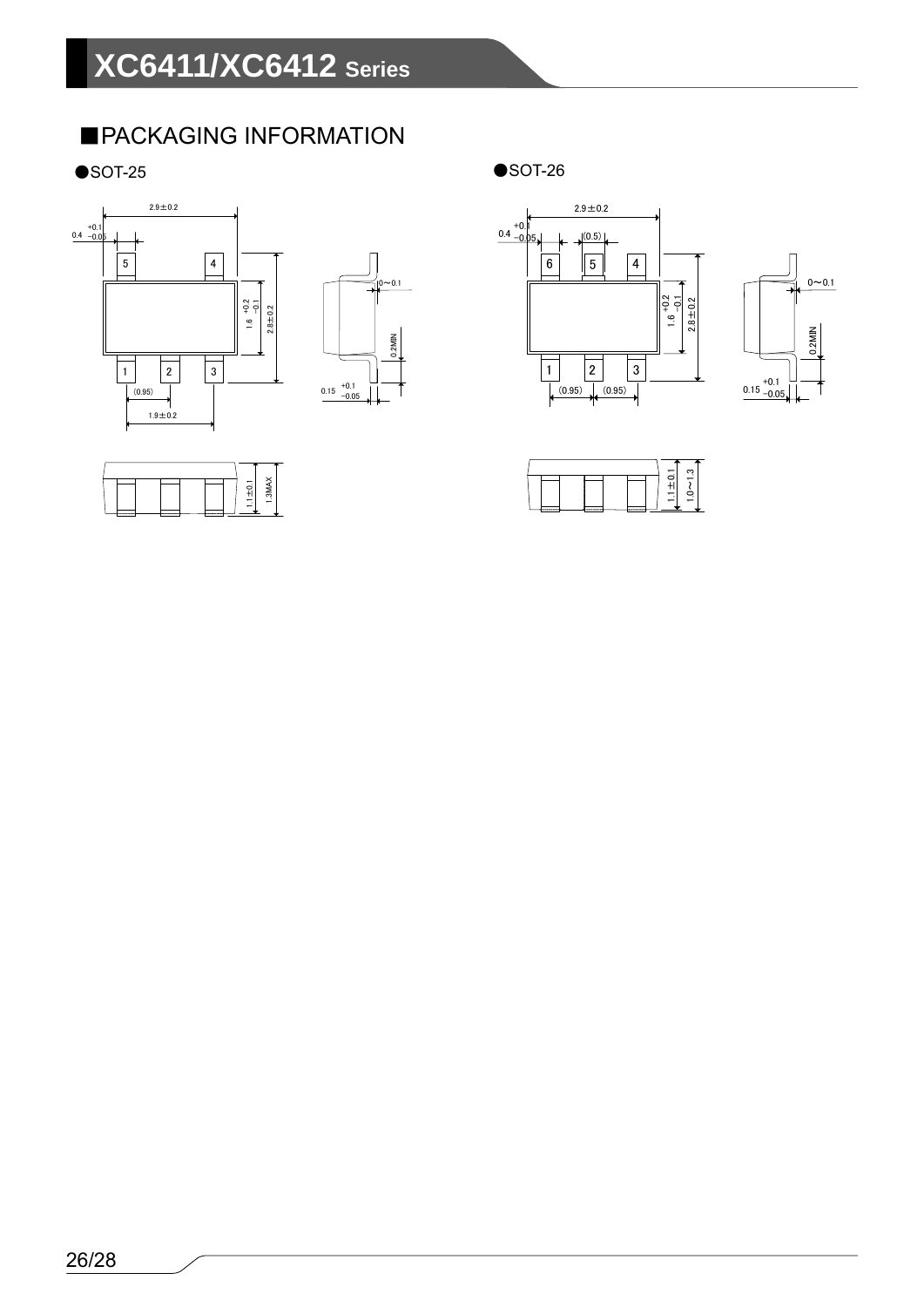## ■MARKING RULE

### ●SOT-25 (XC6411P), SOT-26 (XC6412B)

#### ① represents product series

| <b>MARK</b> | <b>PRODUCT SERIES</b> |
|-------------|-----------------------|
|             | XC6411P******-G       |
|             | XC6412R******-G       |

②③ represents internal sequential number

001, …, 009, 010, …, 099, 100, …, 999 repeated.

|                | <b>MARK</b>    | <b>NUMBERING</b> |                       |
|----------------|----------------|------------------|-----------------------|
| $^{\circledR}$ | $\circled{3}$  | <b>RULE</b>      | <b>PRODUCT SERIES</b> |
| 0              | 1              | 001              | XC641**001**-G        |
| 0              | $\overline{c}$ | 002              | XC641**002**-G        |
| 0              | D              | 003              | XC641**003**-G        |
| 0              | 4              | 004              | XC641**004**-G        |
| 0              | 5              | 005              | XC641**005**-G        |
| 0              | 6              | 006              | XC641**006**-G        |
| 0              | $\overline{7}$ | 007              | XC641**007**-G        |
| 0              | 8              | 008              | XC641**008**-G        |
| 0              | 9              | 009              | XC641**009**-G        |
| 1              | 0              | 010              | XC641**010**-G        |
| 1              | 1              | 011              | XC641**011**-G        |
| 1              | $\overline{2}$ | 012              | XC641**012**-G        |
| 1              | D              | 013              | XC641**013**-G        |
| 1              | 4              | 014              | XC641**014**-G        |
| 1              | 5              | 015              | XC641**015**-G        |
| 1              | 6              | 016              | XC641**016**-G        |
| 1              | 7              | 017              | XC641**017**-G        |
| 1              | 8              | 018              | XC641**018**-G        |
| 1              | 9              | 019              | XC641**019**-G        |
| $\overline{2}$ | 0              | 020              | XC641**020**-G        |
| $\overline{2}$ | 1              | 021              | XC641**021**-G        |
| $\overline{2}$ | 2              | 022              | XC641**022**-G        |
| $\overline{2}$ | D              | 023              | XC641**023**-G        |

 $\sqrt{5}$  $\boxed{4}$ 6 5  $\vert 4 \vert$ ø ø |® 0 ∣o ø 0 ∣⊛ ொ 11  $\overline{2}$ I1. 2 3 SOT-25 SOT-26

④ represents production lot number 0 to 9, A to Z reverse character 0 to 9, A to Z repeated (G, I, J, O, Q, W excluded)